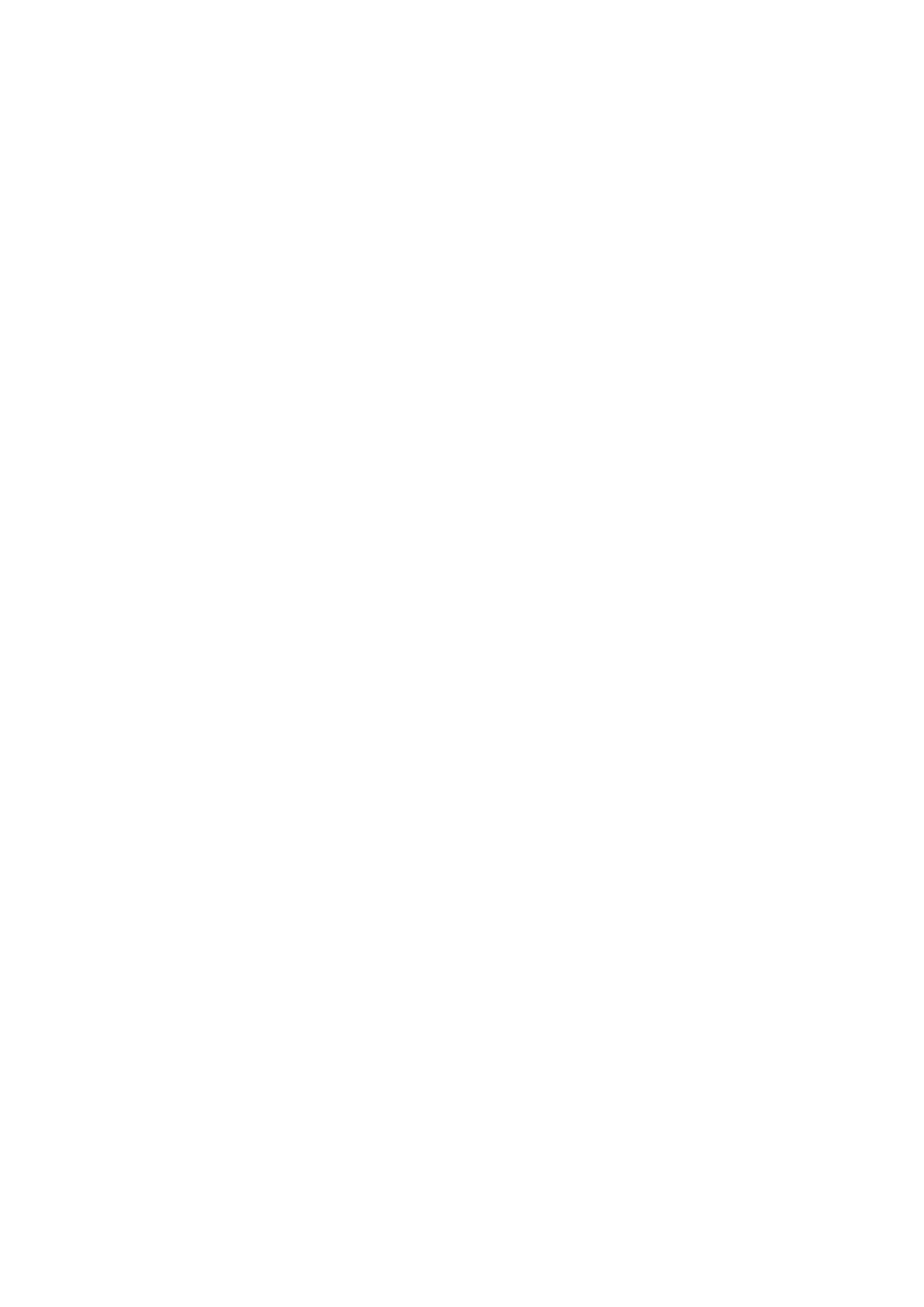#### **General notes**

This report represents the final report of a research project sponsored by Asset One Immobilienentwicklungs AG, Kaiserfeldgasse 2, 8010 Graz.

The project was elaborated from April to October 2007. This report was edited by the Centre of Regional Science (SRF), Vienna University of Technology in October 2007.

*Contact: Rudolf Giffinger giffinger@srf.tuwien.ac.at www.srf.tuwien.ac.at* 

#### **Project team**

The research was carried out in collaborative work of persons from the Centre of Regional Science at the Vienna University of Technology (lead partner), the Department of<br>Geography at University of Geography at University of Ljubljana and the OTB Research Institute for Housing, Urban and Mobility Studies at the Delft University of Technology.

Rudolf Giffinger, Vienna UT Christian Fertner, Vienna UT Hans Kramar, Vienna UT Robert Kalasek, Vienna UT Nataša Pichler-Milanović, University of Ljubljana Evert Meijers, Delft UT

Moreover thanks to Markus Petzl, Andreas Kleboth, Ernst Giselbrecht for participating contextually at the Kick-Off workshops.

**Project homepage**  www.smart-cities.eu

© Centre of Regional Science, Vienna UT, October 2007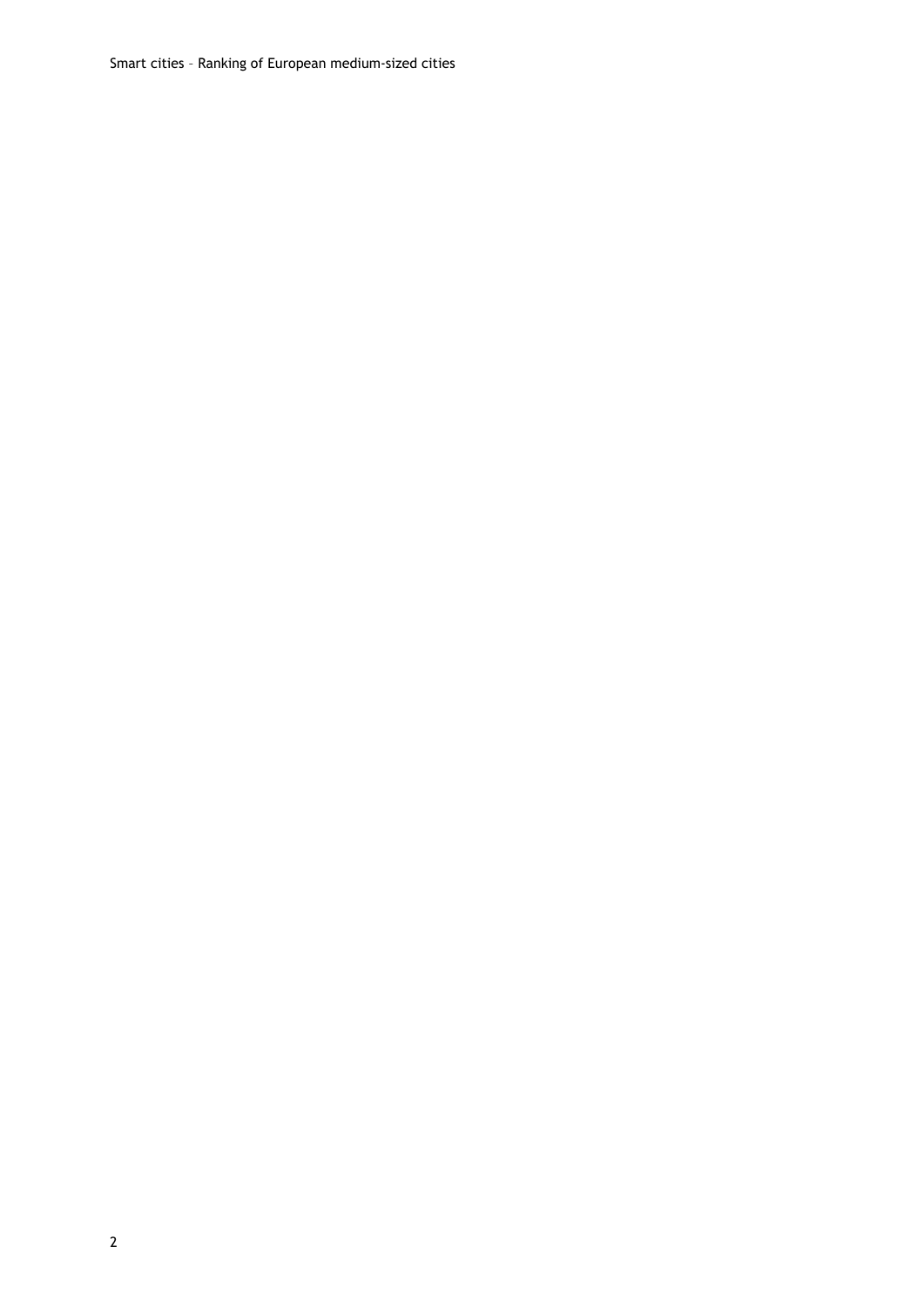### *Content*

| 1              | <b>Background</b>                                 | 5  |
|----------------|---------------------------------------------------|----|
| 1.1            | Aim of the project                                | 5  |
| 1.2            | The role of city-rankings in regional competition | 6  |
| $\overline{2}$ | Objective                                         | 10 |
| 2.1            | Defining smart city                               | 10 |
| 2.2            | Operationalizing smart city                       | 11 |
| 3              | Methodology                                       | 13 |
| 3.1            | Selecting cities                                  | 13 |
| 3.2            | Identifying indicators and data sources           | 14 |
| 3.3            | Standardizing and aggregating data                | 14 |
| 4              | <b>Results and dissemination</b>                  | 15 |
| 4.1            | Performance of 70 cities                          | 15 |
| 4.2            | City profiles                                     | 17 |
| 4.3            | Dissemination                                     | 18 |
| 4.4            | Outlook                                           | 18 |
| 5              | Annex                                             | 21 |
|                |                                                   |    |

| <b>Figures</b> |                                                 |    |
|----------------|-------------------------------------------------|----|
| Fig. $1:$      | Characteristics of a smart city                 | 11 |
| Fig. 2:        | Structuring the analysis                        | 11 |
| Fig. $3:$      | Characteristics and factors of a smart city     | 12 |
| Fig. 4:        | z-transformation                                | 14 |
| Fig. 5:        | City sample and total rating                    | 15 |
| Fig. 6:        | Final rating and composition by characteristics | 15 |
| Fig. 7:        | Profile of Luxembourg                           | 17 |
| Fig. $8:$      | Luxembourg - Performance in Smart People        | 17 |
| Fig. 9:        | Project homepage                                | 18 |
| Fig. 10:       | Population in medium-sized cities in Europe     | 19 |

# *Tables*

| Tab. 1: Elaborated city rankings                         | 6  |
|----------------------------------------------------------|----|
| Tab. 2: Selection criteria                               | 13 |
| Tab. 3: Databases used, number of indicators             | 14 |
| Tab. 4: Final results and performance in characteristics | 16 |
| Tab. 5: List of indicators                               | 22 |
| Tab. 6: City sample                                      | 24 |
|                                                          |    |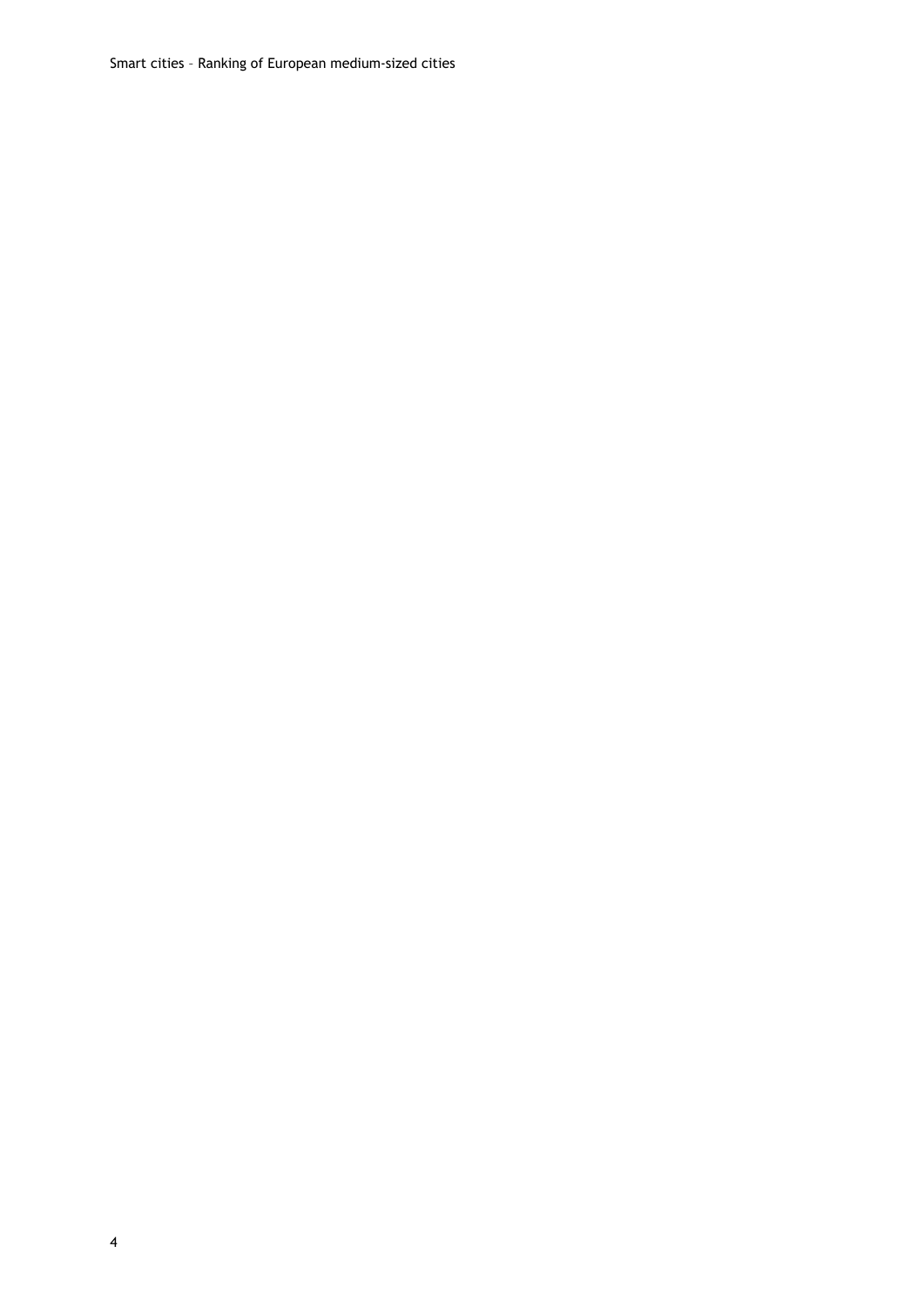# **1 Background**

## **1.1 Aim of the project**

Globalization, with trade liberalization measures and fast technological changes altering the relations of production, distribution and consumption, has very substantial effects on city development. As one important consequence, (network-) economies evolved "[…] with easier physical movement, globalized players making decisions with no regard to national boundaries"(Thornley, 2000). Along with this progress private firms of the service sector but even of the production sector are increasingly footless and flexible in their location behaviour. Besides the technological changes it is the European integration process, which reduces the differences in economic, social and environmental standards and norms and, thus, provides a common market. The ongoing reduction of differences and barriers between nations also makes cities more similar in their preconditions. Thus, only a few out of many location-based characteristics gain importance for global actors (Begg, 1999; Parkinson et al., 2003) enforcing competition across cites by altering each city as potential competitor to improve its location profile. Cities in Europe face the challenge of combining competitiveness and sustainable urban development simultaneously. This challenge is likely to have an impact on issues of Urban Quality such as housing, economy, culture, social and environmental conditions changing a city's profile and urban quality in its composition of factors and characteristics.

This project deals with medium-sized cities and their perspectives for development. Even though the vast majority of the urban population lives in such cities, the main focus of urban research tends to be on the 'global' metropolises. As a result, the challenges of medium-sized cities, which can be rather different, remain unexplored to a certain degree. Medium-sized cities, which have to cope with competition of the larger metropolises on corresponding issues, appear to be less well equipped in terms of critical mass, resources and organizing capacity. To enforce an endogenous development and achieve a good position, even these cities have to aim on identifying their strengths and chances for positioning and ensure and extend comparative advantages in certain key resources against other cities of the same level. City rankings are a tool to identify these assets. Although they are quite common in recent time, rankings are very different in their approaches or methods. Due to different interests behind rankings and the indicators and methodological approaches used it is also normal that one city is ranked very different in different rankings. Additionally, medium-sized cities are often not or only partially considered.

Hence, existing rankings and benchmarks are not satisfying for medium-sized cities. The smart cities ranking, based on a comprehensive catalogue of indicators, offers a new view on medium-sized cities in Europe and their respective differences and comparative (dis-)advantages towards each other and allows to

- illustrate differences in the respective characteristics and factors,
- elaborate specific perspectives for development and positioning and
- identify strenghts and weaknesses for the considered cities in a comparative way.

Finally, we will show that the aproach allows an in-depth analysis for every city based on the comprehensive description of characteristics and the large number of indicators.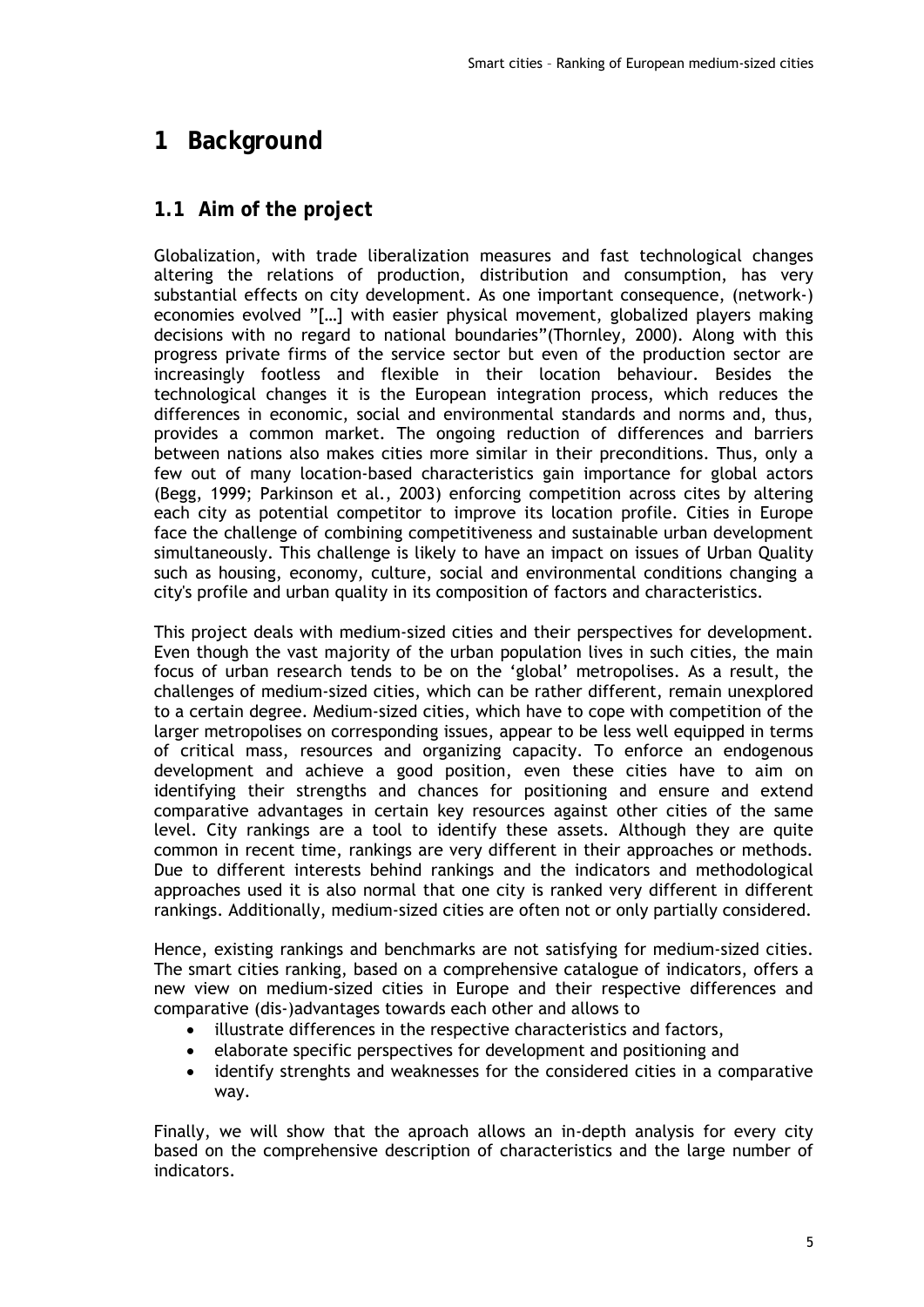### **1.2 The role of city-rankings in regional competition**

City-rankings have become a central instrument for assessing the attractiveness of urban regions over the last 20 years. In these kinds of comparative studies cities are evaluated and ranked with regard to different economic, social and geographical characteristics in order to reveal the best (and the worst) places for certain activities. Consequently city-rankings are often used by the cities themselves to sharpen their profile and to improve their position in the competition of cities: a toprank in a highly reputed city ranking helps to improve the international image of a city and can therefore play a central role in its marketing strategy.

Examining and comparing different city-rankings in Germany, Schönert (2003) found out that they are targeted on different goals and that they significantly differ in methods and results. According to the chosen indicators and their weights many cities showed rather different ratings in the city-rankings considered. Furthermore there is no evidence that the evaluations are reflected in actual economic performance. Based on a detailed analysis and comparison of 10 German rankings<sup>1</sup> Schönert points out the following assets of city-rankings:

- City-rankings draw public attention to major issues of regional science
- City-rankings stimulate a broad discussion on regional development strategies
- Regional actors are forced to make their decisions transparent and comprehensible
- **Positive changes are also registered outside the region**
- **The results in detail may initiate learning effects of local actors**

On the other hand he considers some handicaps:

- City-rankings tend to neglect complex interrelations in regional development
- The discussion is mainly focused on the bare rank
- **EXEC** Long-term development strategies may be threatened
- **Existing stereotypes may be strengthened**
- Badly ranked cities tend to ignore the results

In order to get a more detailed insight into the diverse methods, objectives and results of different city-rankings, some international examples (as listed in table 1) are described and compared. 3 main aspects of rankings should be noticed: The objective of the ranking, the methodology and the final dissemination of the results. The different characteristics from the chosen rankings will be used to illustrate these aspects.

| #  | Title                                             | Author                                                                |      | Published in Spatial scope      |
|----|---------------------------------------------------|-----------------------------------------------------------------------|------|---------------------------------|
| 1  | Quality of Living Survey                          | Mercer Human Resource Consulting                                      | 2007 | 200 cities<br>worldwide         |
| 12 | Canada's most sustainable<br>cities               | Corporate Knights - The Canadian<br>magazine for responsible business | 2007 | Large Canadian<br>urban centres |
| 13 | How the world views its cities Anholt City Brands |                                                                       | 2006 | 60 cities<br>worldwide          |
| 14 | Worldwide cost of living                          | Economist Intelligence Unit                                           | 2006 | 130 cities<br>worldwide         |
| 15 | Dritter Großstadtvergleich                        | IW Consult GmbH / Institute of the<br>German industry                 | 2006 | 50 German cities                |

Tab. 1: Elaborated city rankings

<sup>-</sup><sup>1</sup> The city rankings considered have been published by the magazines Focus, Capital, Impulse and Bizz between 1994 and 2003.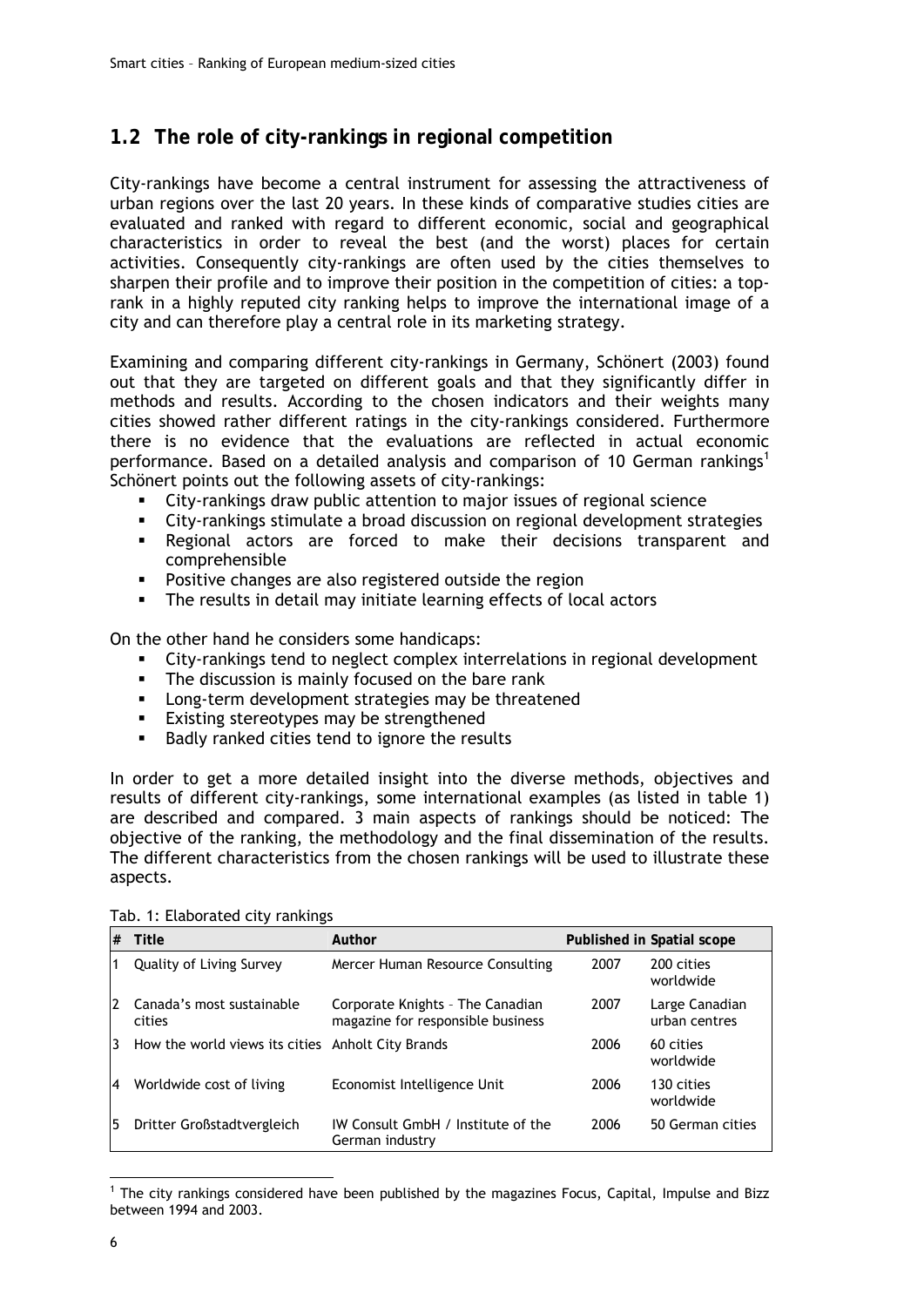| 16 | Europas attraktivstes<br>Metropolen für Manger | University of Mannheim / Manager<br>magazin | 2005 | 58 European cities             |
|----|------------------------------------------------|---------------------------------------------|------|--------------------------------|
|    | Les villes Européennes.<br>Analyse comparative | UMR Espace (Rozenblat, Cicille)             | 2003 | 180 Western<br>European cities |

### **Objectives**

The objective of a ranking is not only specified by its aim and its target audience but also by its spatial scope and the desired factors and indicators behind the ranking. The rankings chosen for elaboration include between 50 and 200 cities – at least nation-wide but often also worldwide. This spatial scope depends of course on the aim and the target audience.

The target audience of most rankings are either companies which have to relocate executives (expatriates) or the (future) expatriates themselves (1,3,4,6), or political leaders of cities and communes which stand in direct competition with others (2,5,7). Hence, on the one hand a ranking can be used to rate certain costs of living or individual development chances, and on the other hand to illustrate lacks or advantages in a certain current state of development of a city opposite its direct competitors.

Additional to the spatial scope, the chosen factors (and later the indicators) are certainly bound to the actual aim and target audience of a ranking. Rankings focusing on managers and expatriates mainly focus on individual living conditions for that certain group (1,3,4,6). Rankings mainly focusing on the development state of cities include a broader choice of factors ranging from demographic factors, goods turnover to tourist attractivity etc. (5,7). However, rankings can also be used to analyse a certain characteristic of the cities state, as e.g. environmental sustainability (2).

### **Methodology**

Methodology does not only include the way of data collection and processing but in a first step also the actual limitation of the selection of cities examined in the ranking. Certainly, a broad spatial scope is already defined by the objectives (e.g. only European cities). Still, as there are usually not enough resources to include all cities within this broad scope a further selection is necessary. Many rankings select cities on the basis of their population size (2,5,7), others by their importance in matters of global significance or perceptional importance for their target audience (1,3,4). Quite a comprehensive selection method was chosen for ranking 6: First a list of 643 European cities was elaborated which fulfilled one of various criteria (e.g. capital function, at least 100,000 inhabitants, listed in certain other rankings or at least one company headquarter according to Forbes 2000). All cities got a score for each criterion which was the basis for the selection of 58 cities for the actual ranking.

Finally, data availability (for the subsequent ranking) also plays an important role in the selection of the cities if resources are limited. The collection of data is mainly a question of available project resources. Some data for rankings were elaborated by field research, mainly by interviews (1,3), the majority of data, however, was acquired by desk research, analysing primary and secondary data (2,4,5,6,7).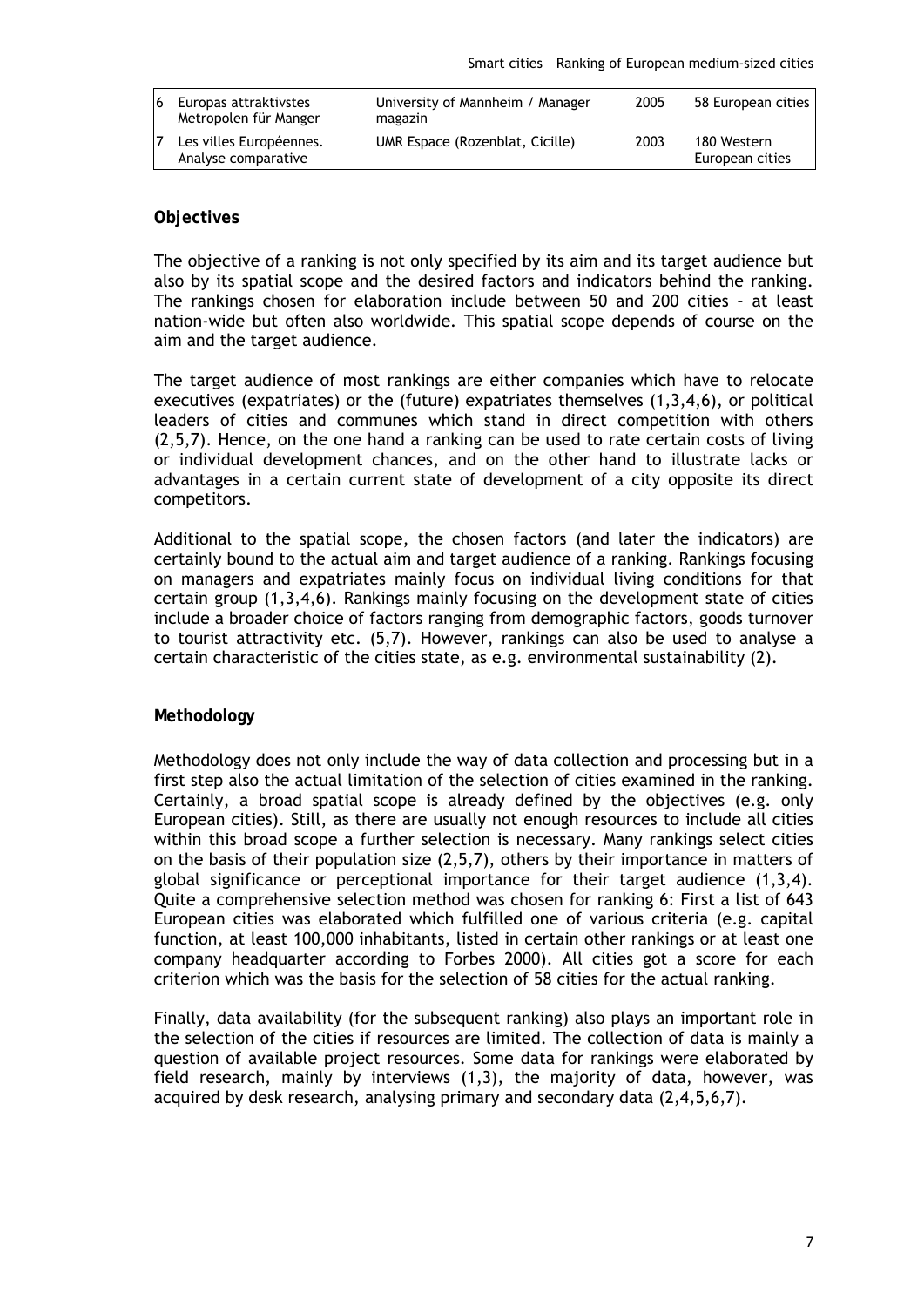A crucial point which has to be considered in the methodology is the use of weighting. Usually it is necessary to weight factors or indicators due to their influence or importance for the aim of the ranking. This is typically done by the executing agencies themselves, which have certain aims or targets in mind. Nevertheless it is also possible to assess the weight of the factors for the ranking by interviews again (1) if the target group is clearly defined.

### **Dissemination**

The way, how the results are evaluated, interpreted and presented is crucial for the impact of the ranking. An overall list of cities ranked is the typical result of city rankings. All elaborated rankings include such a list; some studies also include more differentiated results. One differentiation refers to the difference of the current status of a city and its recent development. In ranking 5 two rankings over all cities, a "Niveau"-Ranking and a "Dynamik"-Ranking were elaborated. Therefore cities with a lower state but with a recently very positive development were rated also high in the final ranking. Another approach was chosen in ranking 6: As the target group of the ranking were managers, 3 types of different managers with different demands were elaborated which influenced the weighting of the factors used. In ranking 7 a typology of core function(s) for each city was additionally elaborated through the performance within the different factors. This approach focuses especially on the strengths of each city. Another part of the dissemination aspect is the final availability of the results. Mostly the overall list (or the top) is available free of charge. On the contrary, partial results and interpretations or deeper insights are often not freely available. This might also be a reason for the sole public attention on the final results as addressed below.

In brief it can be stated that there is a broad variety of how to do a ranking and it seems that rankings focusing on a more detailed and clearly defined issue provide more applicable results than rankings providing 'just' an overall list. Not only when analysing and interpreting existing city-rankings but also when developing a new one, it is important to consider these three aspects, giving evidence on their objectives, methodologies and dissemination. One serious problem of all city-rankings seems to be the fact that public attention is mainly focussed on the final ranking without considering the methodological aspects behind the ratings. This selective public perception of results enforces a confirmation of existing stereotypes and clichés neglecting the specific strengths and weaknesses of the cities in detail. The rankings are excessively acclaimed by the "winners" in order to improve their public image, while the "losers" tend to ignore the results which might threaten their position in city competition. Consequently both groups of cities pass up the chance to make use of the results in a constructive and positive way by discussing the main findings in detail. Only a serious examination of the results reveals actual strengths and weaknesses of cities and can therefore be used as an empirical base for detecting future fields of activity.

Another major handicap of most city-rankings, which is especially relevant for medium-sized cities, lies in their generalistic approach: Since many financiers ask for clear results which can easily be communicated in public, most rankings aim at finding the "best" or "most attractive" city in general terms. Consequently these studies try to cover all fields of local attractiveness totally ignoring the fact that different activities need different conditions. It is quite obvious, however, that a city that offers a high quality of life does not necessarily have to be the ideal location for all industrial branches. This is especially true for medium-sized cities, which are not able to compete in all fields of economic activity, but have to focus on selected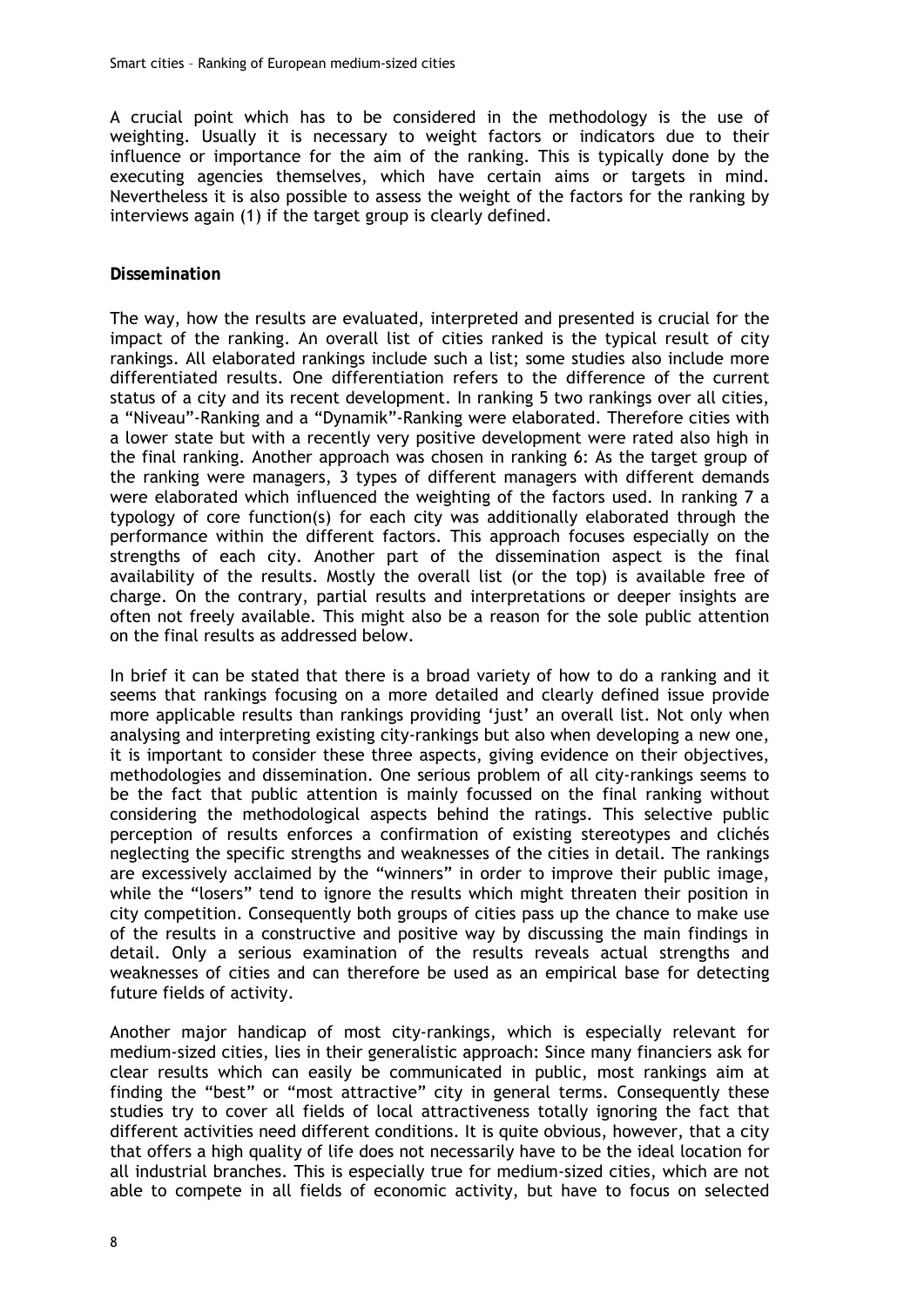branches. This strategy of specialisation is based on an accurate examination of existing economic, social and environmental potentials in order to find specific niches in which the city is able to establish some competitive advantage. For that reason it does not really make sense to compare medium-sized cities generally and to evaluate their attractiveness in total. Even more than in the case of metropolises, city-rankings of medium-sized cities have to be highly specific in their approach and always be related to a particular aspect of attractiveness: The results of rankings focussing on quality of life or on cultural potentials will strongly diverge from the findings of studies which try to evaluate regional conditions for tourism or innovative industries. Consequently, rankings comparing medium-sized cities have to be interpreted thoroughly and with caution and the results should not be published without mentioning the factors and indicators considered.

Anticipating our own ranking approach as illustrated in the next chapter, some conclusions should be drawn for the design and application of rankings dealing with medium-sized cities:

- The largest part of European urban citizens live in medium-sized cities
- Need for definition of medium-sized cities
- Poor data availability makes inclusion of data from different spatial levels and limited sample necessary
- Transparent and well structured approach necessary for serious examination<br>Focused rankings provide more applicable results
- Focused rankings provide more applicable results
- Differentiation through relevant factors allows information and policy advice on strategic specialisation

These conclusions are especially relevant for the current study. However, for a possible successor project certain adaptations are conceivable. The large number of medium-sized cities and its weight in regards to citizens and number of cities is a strong argument for the need of expanding the sample and continue research as emphasized in the outlook in the last chapter.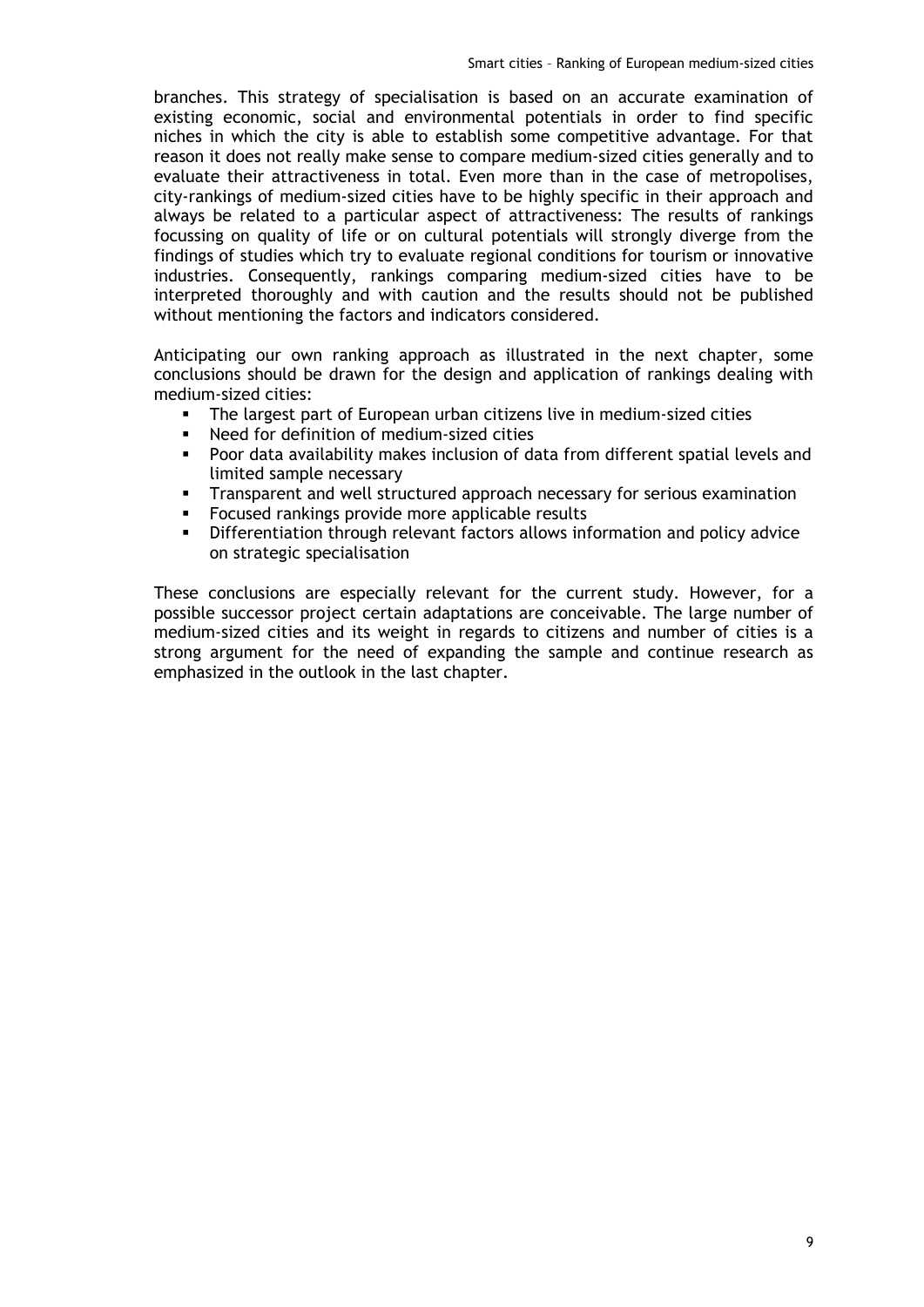# **2 Objective**

### **2.1 Defining smart city**

Rankings are only of value if the target is defined well and a transparent structure is used. The objective of this ranking is to compare characteristics and to identify strengths and weaknesses of medium-sized cities in a comparative way. Therefore it is not useful to solely focus on the performance of only one aspect of city development but on the performance in a broad range of characteristics. The specific feature of our approach is the evaluation of these characteristics regarding a forward-looking development on the basis of a combination of local circumstances and activities carried out by politics, business, and the inhabitants.

As elaborated in a first phase of the project, a forward-looking development approach should consider issues as awareness, flexibility, transformability, synergy, individuality, self-decisive, strategic behaviour. Especially awareness seems important for a smart city as certain potentials can only be mobilised if inhabitants, companies or the administration are aware of the cities' position – knowing the city from the inside but also being aware of the surroundings and the system of cities the city is located in.

Although the term smart city is understood as a certain ability of a city and not focusing on single aspects, a further definition requires identifying certain characteristics for the evaluation. Although the term "Smart City" is not very widely used yet in spatial planning literature or urban research, it is still possible to identify various aspects as a basis for further elaboration. Concluding from literature research the term is not used in a holistic way describing a city with certain attributes, but is used for various aspects which range from Smart City as an IT-district to a Smart City regarding the education (or smartness) of its inhabitants. In the following the various aspects will be summarized.

In association with economy or jobs Smart City is used to describe a city with a "smart" industry. That implies especially industries in the fields of information and communication technologies (ICT) as well as other industries implying ICT in their production processes. Also for business parks or own districts comprising of companies within this field the name Smart City is used. The term Smart City is also used regarding the education of its inhabitants. A Smart City has therefore smart inhabitants in terms of their educational grade. In other literature the term Smart City is referred to the relation between the city government resp. administration and its citizen. Good governance as an aspect of a smart administration often also referred to the usage of new channels of communication for the citizens, e.g. "egovernance" or "e-democracy". Smart City is furthermore used to discuss the use of modern technology in everyday urban life. This includes not only ICT but also, and especially, modern transport technologies. Logistics as well as new transport systems as "smart" systems which improve the urban traffic and the inhabitants' mobility. Moreover various other aspects referring to life in a city are mentioned in connection to the term Smart City like security/safe, green, efficient & sustainable, energy etc.

To sum up, there are several fields of activity which are described in literature in relation to the term Smart City: industry, education, participation, technical infrastructure, various 'soft factors'; finally we can identify six characteristics (see Fig. 1) as a roof for the further elaboration of smart cities which should incorporate the findings but also allow an inclusion of additional factors.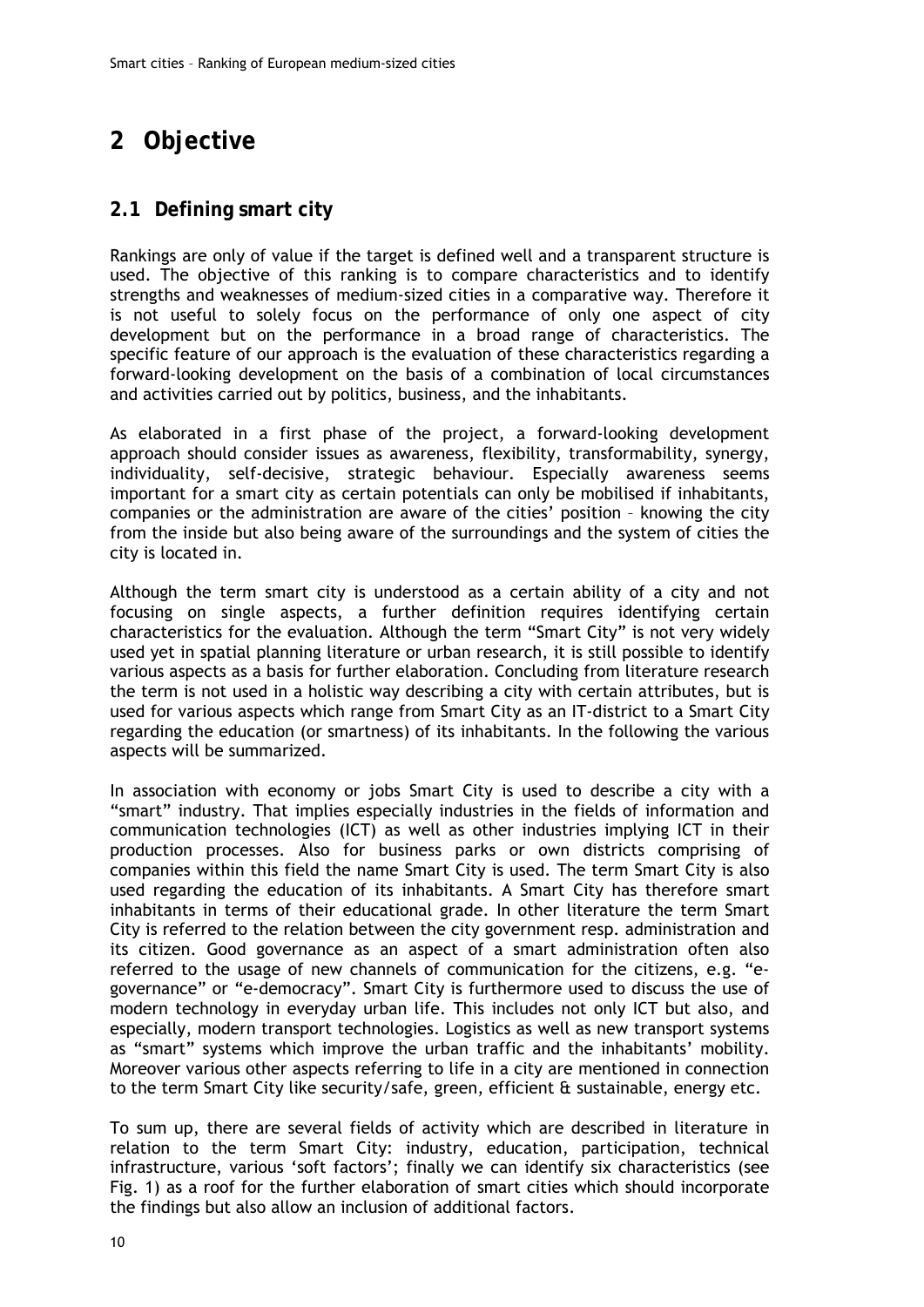Referring to the first paragraph we can structure the findings as the following: A Smart City is a city well performing in a forward-looking way in these six characteristics, built on the 'smart' combination of endowments and activities of self-decisive, independent and aware citizens.

Furthermore it should be emphasized that we are currently only able to draw a picture of the present state of a city. Still, the path of development is decisive for a smart city and should be considered in further research that builds on time-series data.

### **2.2 Operationalizing smart city**

To describe a smart city and its six characteristics it is necessary to develop a transparent and easy hierarchic structure, where each level is described by the results of the level below. Each characteristic is therefore defined by a number of factors. Furthermore each factor is described by a number of indicators. The factors were defined in several workshops always having the overall target, smart city development in mind. Finally





33 factors were chosen to describe the 6 characteristics. To analyse the performance in each factor 1-4 indicators were selected (see chapter 3.2) and assigned to each factor. For two factors, "Ability to transform" and "Political strategies & perspectives" it was not possible to receive sufficient data at the moment. Therefore 31 factors finally remained for the ranking. However, for further rankings we recommend to include and elaborate also these two factors as they seem important for the completion of the model.

The following table illustrates the 6 characteristics and their assigned factors. Smart Economy includes factors all around economic competitiveness as innovation, entrepreneurship, trademarks, productivity and flexibility of the labour market as well as the integration in the (inter-)national market. Smart People is not only described by the level of qualification or education of the citizens but also by the quality of social interactions regarding integration and public life and the openness towards the "outer" world. Smart Governance comprises aspects of political participation, services for citizens as well as the functioning of the administration.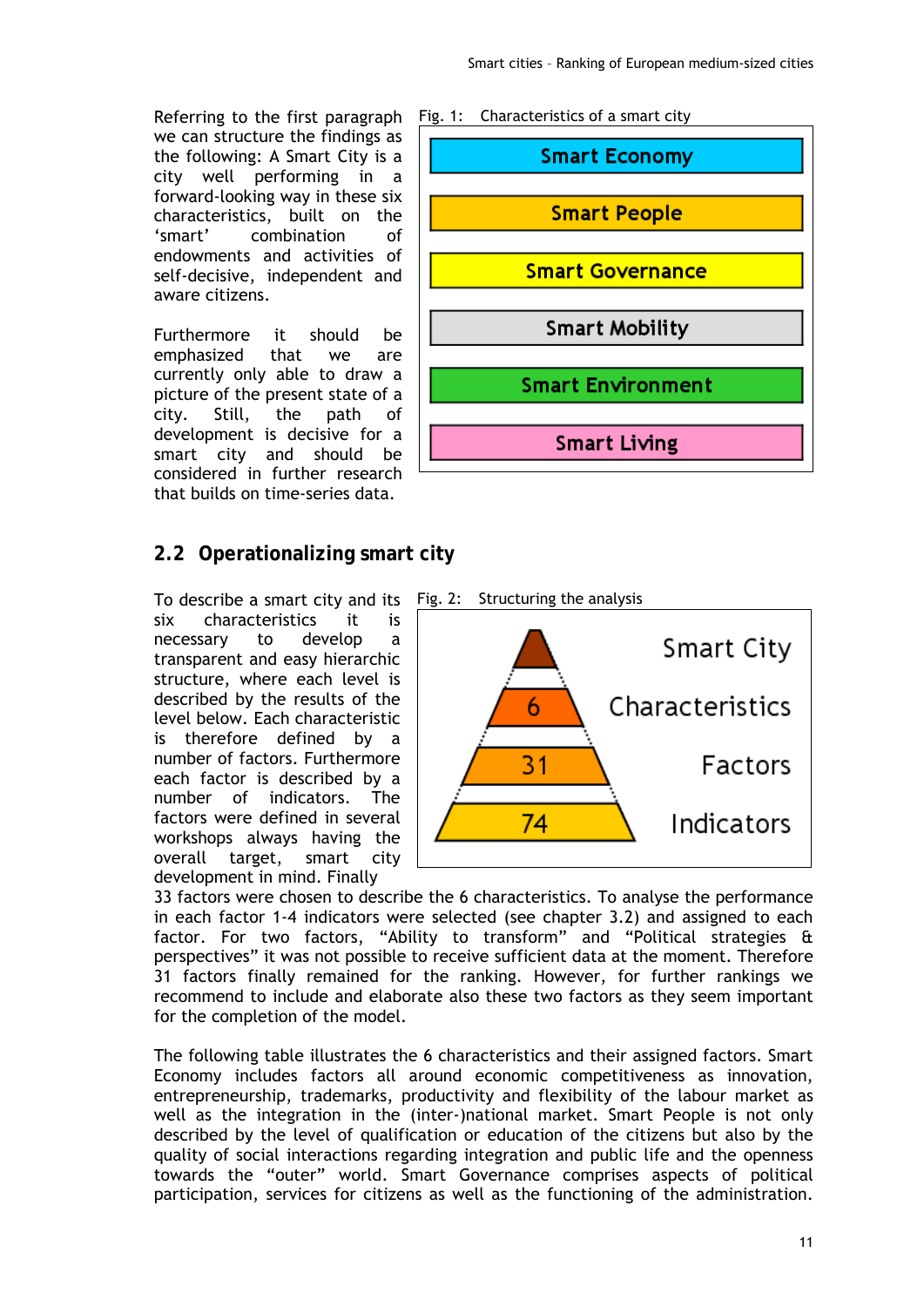Local and international accessibility are important aspects of Smart Mobility as well as the availability of information and communication technologies and modern and sustainable transport systems. Smart Environment is described by attractive natural conditions (climate, green space etc.), pollution, resource management and also by efforts towards environmental protection. Finally, Smart Living comprises various aspects of quality of life as culture, health, safety, housing, tourism etc.

| <b>SMART ECONOMY</b>                                                                                                                                                                           | <b>SMART PEOPLE</b>                                                                                                                                                                                                              |
|------------------------------------------------------------------------------------------------------------------------------------------------------------------------------------------------|----------------------------------------------------------------------------------------------------------------------------------------------------------------------------------------------------------------------------------|
| (Competitiveness)                                                                                                                                                                              | (Social and Human Capital)                                                                                                                                                                                                       |
| Innovative spirit<br>٠<br>Entrepreneurship<br>Economic image & trademarks<br>٠<br>Productivity<br>٠<br>Flexibility of labour market<br>٠<br>International embeddedness<br>Ability to transform | Level of qualification<br>п<br>Affinity to life long learning<br>٠<br>Social and ethnic plurality<br>٠<br>· Flexibility<br>• Creativity<br>Cosmopolitanism/Open-<br>mindedness<br>Participation in public life<br>$\blacksquare$ |
| <b>SMART GOVERNANCE</b>                                                                                                                                                                        | <b>SMART MOBILITY</b>                                                                                                                                                                                                            |
| (Participation)                                                                                                                                                                                | (Transport and ICT)                                                                                                                                                                                                              |
| Participation in decision-making                                                                                                                                                               | Local accessibility                                                                                                                                                                                                              |
| Public and social services                                                                                                                                                                     | (Inter-)national accessibility                                                                                                                                                                                                   |
| Transparent governance                                                                                                                                                                         | Availability of ICT-infrastructure                                                                                                                                                                                               |
| Political strategies &                                                                                                                                                                         | Sustainable, innovative and safe                                                                                                                                                                                                 |
| perspectives                                                                                                                                                                                   | transport systems                                                                                                                                                                                                                |
| <b>SMART ENVIRONMENT</b>                                                                                                                                                                       | <b>SMART LIVING</b>                                                                                                                                                                                                              |
| (Natural resources)                                                                                                                                                                            | (Quality of life)                                                                                                                                                                                                                |
| Attractivity of natural<br>conditions<br>Pollution<br><b>Environmental protection</b><br>Sustainable resource<br>$\blacksquare$<br>management                                                  | <b>Cultural facilities</b><br><b>Health conditions</b><br>Individual safety<br>٠<br>• Housing quality<br><b>Education facilities</b><br>Touristic attractivity<br>٠<br>Social cohesion<br>$\blacksquare$                         |

Fig. 3: Characteristics and factors of a smart city

These characteristics and factors form the framework for the indicators and the following assessment a city's performance as smart city.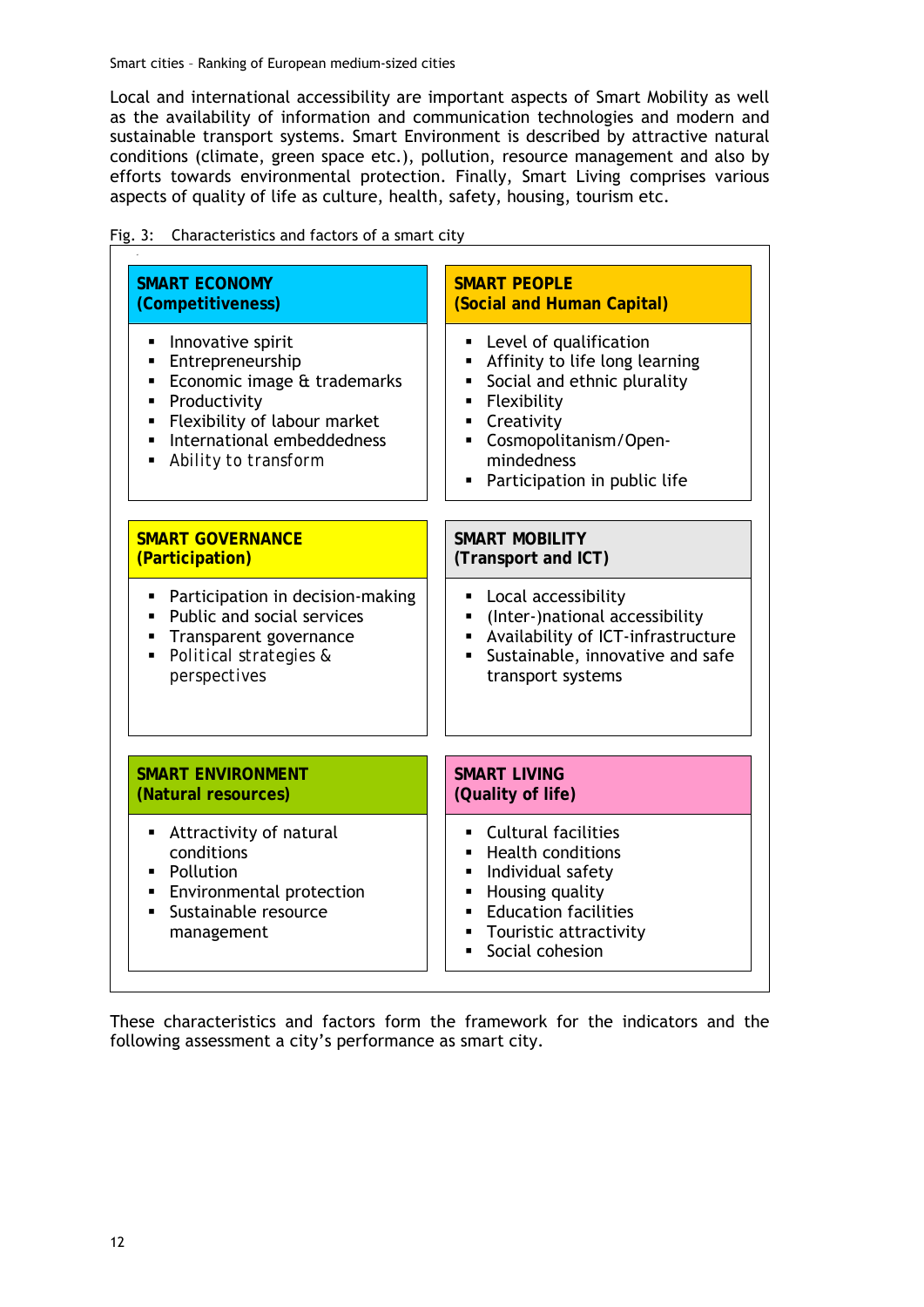# **3 Methodology**

### **3.1 Selecting cities**

As written in the previous chapters the focus of this ranking lies on medium-sized cities. However, there is no common definition of a medium-sized city. For this study we chose to understand medium-sized cities as cities often also understood as "second cities" on a European scale, cities which are mainly not recognised very well on a European scale but often of crucial importance on a national and regional scale. As a starting point we chose to focus on cities with a populuation between 100,000 and 500,000 inhabitants. The most comprehensive overview of cities or functional urban areas (FUA) in Europe provides the Espon 1.1.1<sup>2</sup> study incorporating almost 1,600 entities in Europe<sup>3</sup>.

For the further selection of a feasible sample two main arguments were considered according to the project's aim and its timeframe: Cities should be of medium size and they should be covered by accessible and relevant databases. For these reasons three knock-out criteria were elaborated in a first selection phase on the basis of the Espon 1.1.1 study. Additionally, the fact if a city is covered by Urban Audit – a European wide database on cities – is decisive for the benchmark as for reasons of data availability. Hence 94 cities remained.

| Crit. | Description                                                                                    | <b>Cities</b><br>(FUA) | thereof covered<br>by Urban Audit |
|-------|------------------------------------------------------------------------------------------------|------------------------|-----------------------------------|
|       | Starting point - functional urban areas in Europe                                              | 1,595                  | 244                               |
|       | Population 100,000 - 500,000<br>(to obtain medium-sized cities)                                | 584                    | 128                               |
|       | At least 1 university<br>(to exclude cities with a weak knowledge basis)                       | 364                    | 101                               |
|       | Catchment area less than 1.500,000<br>(to exclude cities which are dominated by a bigger city) | 256                    | 94                                |

Tab. 2: Selection criteria

In a second step the project team did some further adaptation and elaboration of the city sample regarding data accessibility and quality. Also some cities which actually are of medium-size but situated in a denser populated area and therefore having a catchment area slightly larger than 1.5 mio. were included. Finally 70 cities were chosen for the sample.

 <sup>2</sup> Nordregio (2004) ESPON 1.1.1: Potentials for polycentric development in Europe;

Project report, Luxembourg: European Spatial Planning Observation Network Coordination Unit. 3

 $3$  The Espon 1.1.1 study included the EU27-member states plus Norway and Switzerland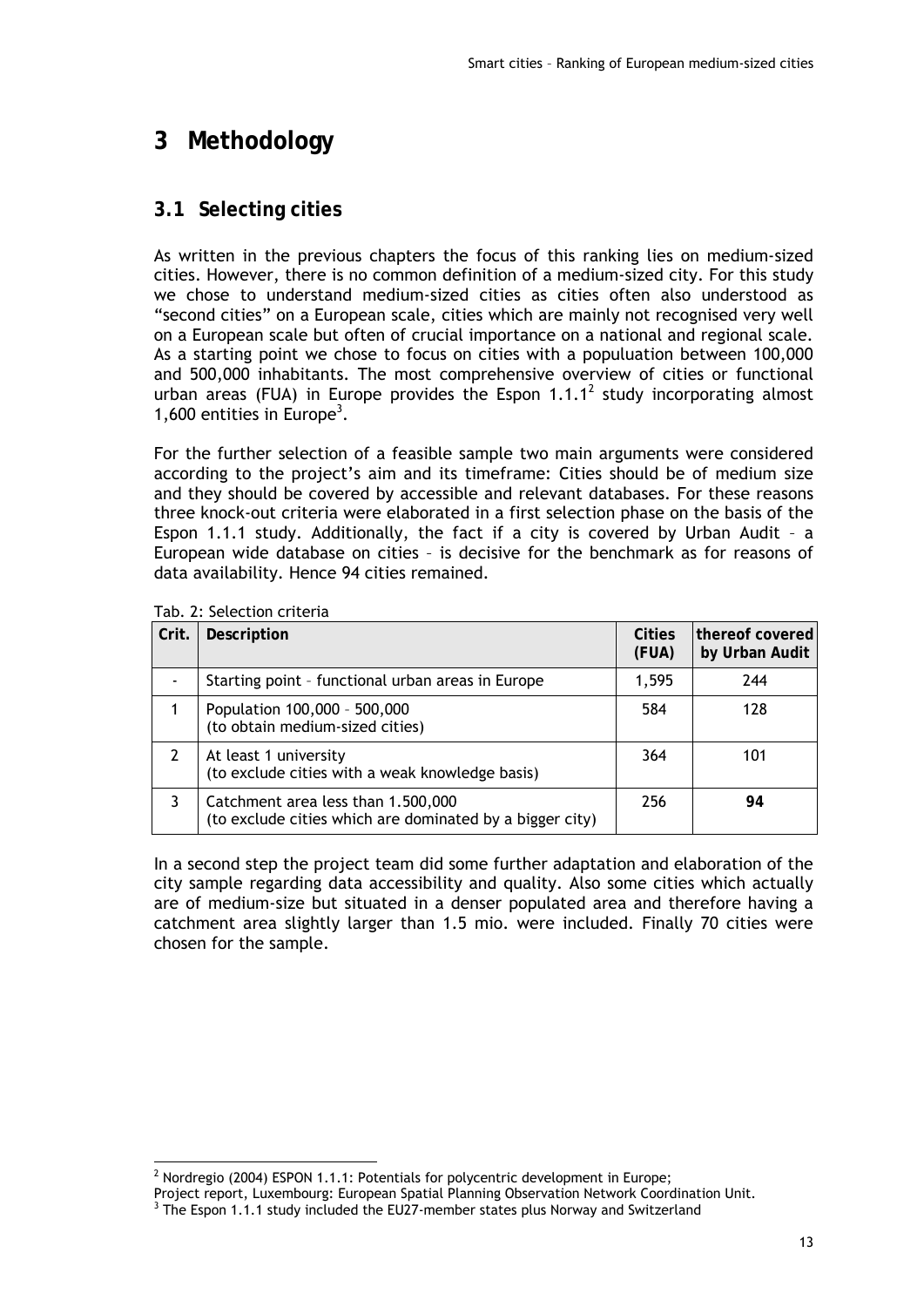# **3.2 Identifying indicators and data sources**

All indicators that jointly describe the factors of a smart city are derived from public and freely available data, obtained from the following databases:

| Database                                                    | Spatial level  | <b>Basis for</b><br>indicators |
|-------------------------------------------------------------|----------------|--------------------------------|
| Urban Audit (CORE)                                          | local          | 35                             |
| Espon 1.4.3 project (FUA level)                             | local-regional |                                |
| Espon 1.2.1 project (NUTS3 level)                           | regional       |                                |
| Eurostat database (NUTS3)                                   | regional       |                                |
| Eurostat database (NUTS2)                                   | regional       | 8                              |
| Eurostat database (NUTS0)                                   | national       |                                |
| Various Eurobarometer special surveys (NUTS0)               | national       | 24                             |
| Study <sup>4</sup> on creative industries in Europe (NUTS0) | national       |                                |

Tab. 3: Databases used, number of indicators

In total 74 indicators were selected for the evaluation, whereas 48 (65 %) are based on local or regional data and 26 (35 %) are based on national data. The inclusion of national data was necessary to broaden the database but also because very interesting data is available on that level. We tried to use the most current data as possible. However, as for reasons of data availability we also had to include older data, finally ranging from 2001 to 2007. Furthermore several datasets were complemented from other sources by individual research by the project team so that we finally could achieve a coverage rate of 87 % for the 70 cities by 74 indicators. The complete list of indicators is available in the annex.

### **3.3 Standardizing and aggregating data**

To compare the different indicators it is necessary to Fig. 4: z-transformation standardize the values. One method to standardize is by ztransformation (see formula). This method transforms all indicator values into standardized values with an average 0 and a standard deviation 1. It has the advantage to consider the heterogeneity within groups and maintain its metric information. Furthermore a high sensitivity towards changes is achieved.

$$
z_i = \frac{x_i - \overline{x}}{s}
$$

To receive results on the level of factors, characteristics and the final result for each city, it is necessary to aggregate the values on the indicator level. For the aggregation of indicators of factors we consider also the coverage rate of each indicator. A certain result from an indicator of an indicator covering all 70 cities weights therefore a little more than an indicator covering only 60 cities. Besides this small correction the results were aggregated on all levels without any weighting. The aggregation was done additive but divided through the number of values added. That allows us to include also cities which do not cover all indicators. Their results are calculated with the values available. Still, it is necessary to provide a good coverage over all cities to receive reasonable results.

<sup>-</sup>4 Ministère de la culture et de la communication, Délégation au développement et aux affaires internationales (DDAI). Département des études, de la prospective et des statistiques (Deps): L'emploi culturel dans l'Union européenne en 2002. Données de cadrage et indicateurs. Paris, 2005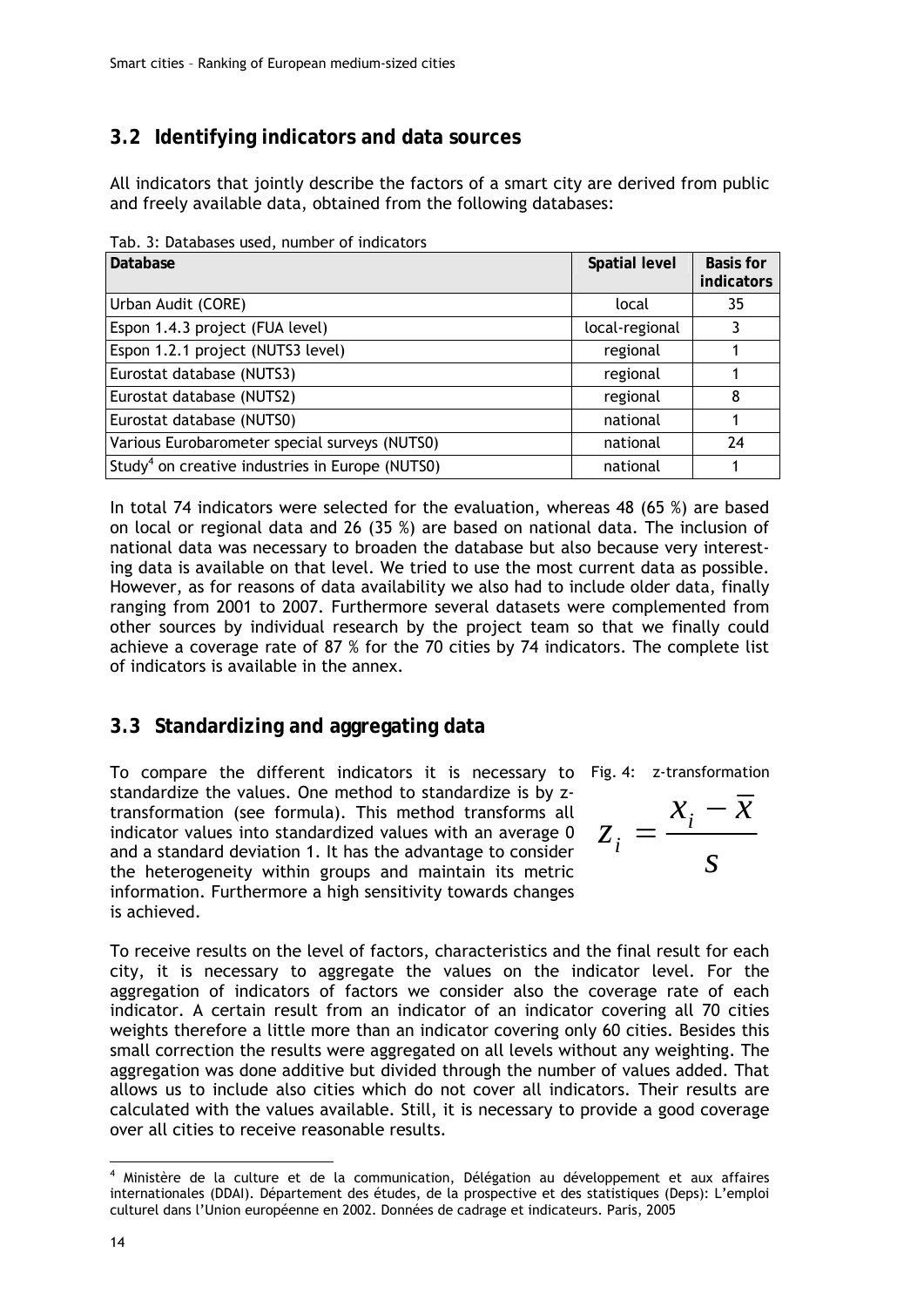# **4 Results and dissemination**

### **4.1 Performance of 70 cities**

In the final ranking Scandinavian cities and cities from the Benelux countries and Austria are ranked in the top group. Also Montpellier and Ljubljana achieve top ratings. The cities ranked lowest are mainly in the new EU-member states. Within the respective characteristics a similar picture can be recognised. Still, also some differences appear. The best rating in Smart Economy achieve Luxembourg, British, Irish and Danish cities as well as Eindhoven, Regensburg, Ljubljana and Linz. Smart People is led by Scandinavian cities as well as Dutch cities and Luxembourg. Again Scandinavian and also Austrian cities achieve a very good rating in Smart Governance. The

Fig. 5: City sample and total rating



*The darker the colour the better the rating* 

rating for Smart Mobility is very good in cities from Benelux countries and Denmark. Smart Environment is fairly different from the total rating. French, Slovenian and Greek cities as well as Timisoara achieve top ratings in this characteristic. The sixth characteristic, Smart Living, is lead by Austrian, Belgian and two Finnish cities as well as Luxembourg and Umeå. The following graph illustrates the composition of the total rating by characteristics for each city. It also allows a first evaluation of strengths and weaknesses of certain cities or groups of cities.



Fig. 6: Final rating and composition by characteristics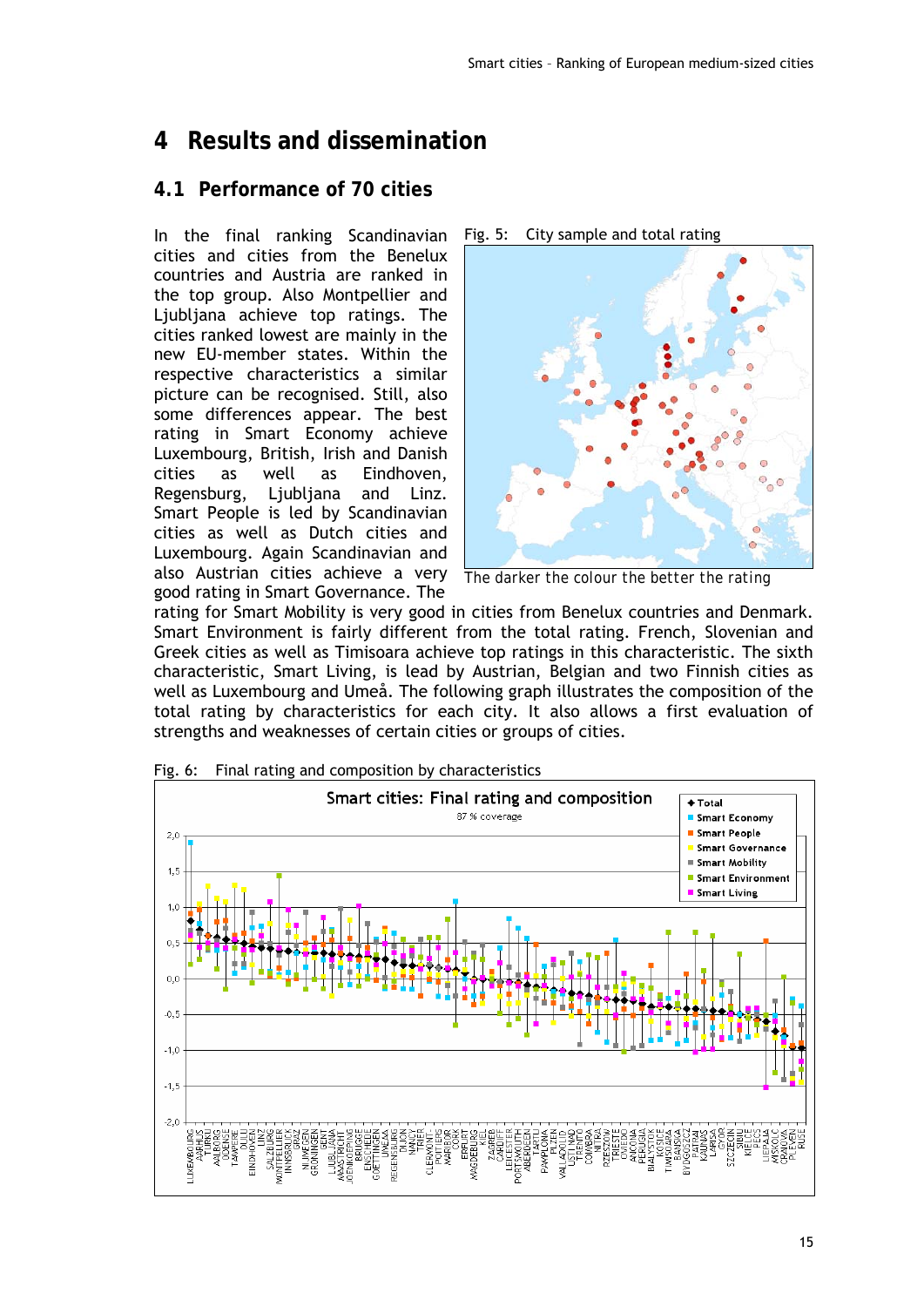| Tab. 4: Final results and performance in characteristics |  |  |  |  |  |  |
|----------------------------------------------------------|--|--|--|--|--|--|
|----------------------------------------------------------|--|--|--|--|--|--|

| СC               | city                                   | <b>Smart</b><br>Economy | <b>Smart</b><br><b>People</b> | <b>Smart</b><br><b>Governance</b> | Smart<br><b>Mobility</b> | Smart<br>Environment | <b>Smart</b><br>Living | total                 |
|------------------|----------------------------------------|-------------------------|-------------------------------|-----------------------------------|--------------------------|----------------------|------------------------|-----------------------|
| LU               | LUXEMBOURG                             | 1                       | 2                             | 13                                | 6                        | 25                   | 6                      | 1                     |
|                  | DK AARHUS                              | 4                       | 1                             | 6                                 | 9                        | 20                   | 12                     | $\overline{a}$        |
| FI.              | <b>TURKU</b>                           | 16                      | 8                             | 2                                 | 21                       | 11                   | 9                      | 3                     |
|                  | DK AALBORG                             | 17<br>15                | 4                             | 4                                 | 11<br>5                  | 26                   | 11<br>17               | $\overline{4}$        |
| DK<br>FI.        | <b>ODENSE</b><br><b>TAMPERE</b>        | 29                      | 3<br>7                        | 5<br>1                            | 27                       | 50<br>12             | 8                      | 5<br>$\boldsymbol{6}$ |
| FI               | OULU                                   | 25                      | 6                             | 3                                 | 28                       | 14                   | 19                     | $\overline{7}$        |
| NL               | <b>EINDHOVEN</b>                       | 6                       | 13                            | 18                                | $\overline{2}$           | 39                   | 18                     | 8                     |
| AT               | LINZ                                   | 5                       | 25                            | 11                                | 14                       | 28                   | $\overline{7}$         | 9                     |
| AT               | SALZBURG                               | 27                      | 30                            | 8                                 | 15                       | 29                   | 1                      | 10                    |
| FR.<br>AT        | <b>MONTPELLIER</b><br><b>INNSBRUCK</b> | 30<br>28                | 23<br>35                      | 33<br>9                           | 24<br>8                  | 1<br>40              | 16<br>3                | 11<br>12              |
| AT               | <b>GRAZ</b>                            | 18                      | 32                            | 12                                | 17                       | 31                   | 5                      | 13                    |
| NL.              | <b>NIJMEGEN</b>                        | 24                      | 14                            | 14                                | 3                        | 51                   | 24                     | 14                    |
| NL.              | <b>GRONINGEN</b>                       | 14                      | 9                             | 15                                | 20                       | 37                   | 13                     | 15                    |
| ВE               | <b>GENT</b>                            | 19                      | 16                            | 31                                | $\overline{7}$           | 48                   | 4                      | 16                    |
| SI<br>NL.        | LJUBLJANA<br><b>MAASTRICHT</b>         | 8<br>26                 | 11<br>18                      | 43<br>17                          | 31<br>1                  | 3<br>43              | 29<br>14               | 17<br>18              |
| SE               | <b>JOENKOEPING</b>                     | 36                      | 10                            | 7                                 | 34                       | 22                   | 26                     | 19                    |
| BE               | <b>BRUGGE</b>                          | 23                      | 20                            | 29                                | 18                       | 44                   | $\overline{2}$         | 20                    |
| NL.              | <b>ENSCHEDE</b>                        | 31                      | 17                            | 16                                | 4                        | 35                   | 23                     | 21                    |
| DE               | <b>GOETTINGEN</b>                      | 11                      | 34                            | 20                                | 12                       | 15                   | 31                     | 22                    |
| <b>SE</b>        | <b>UMEAA</b>                           | 39                      | 5                             | 10                                | 36                       | 46                   | 10                     | 23                    |
| DE.<br><b>FR</b> | <b>REGENSBURG</b><br><b>DIJON</b>      | 9<br>38                 | 40<br>29                      | 27<br>22                          | 19<br>26                 | 38<br>9              | 22<br>25               | 24<br>25              |
| FR.              | <b>NANCY</b>                           | 41                      | 31                            | 23                                | 25                       | 10                   | 20                     | 26                    |
| DE               | <b>TRIER</b>                           | 21                      | 44                            | 19                                | 10                       | 18                   | 33                     | 27                    |
| <b>FR</b>        | <b>CLERMONT-FERRAND</b>                | 33                      | 33                            | 26                                | 29                       | 7                    | 27                     | 28                    |
| <b>FR</b>        | <b>POITIERS</b>                        | 48                      | 37                            | 28                                | 33                       | 8                    | 15                     | 29                    |
| SI               | <b>MARIBOR</b>                         | 49                      | 21                            | 37                                | 40                       | 2                    | 32                     | 30                    |
| IE<br>DE         | <b>CORK</b><br><b>ERFURT</b>           | $\overline{2}$<br>32    | 26<br>47                      | 25<br>21                          | 45<br>13                 | 66<br>21             | 21<br>45               | 31<br>32              |
| DE               | MAGDEBURG                              | 47                      | 50                            | 35                                | 22                       | 17                   | 39                     | 33                    |
| <b>DE</b>        | KIEL                                   | 45                      | 45                            | 48                                | 16                       | 23                   | 38                     | 34                    |
|                  | HR ZAGREB                              | 34                      | 24                            | 32                                | 39                       | 36                   | 42                     | 35                    |
|                  | UK CARDIFF                             | 13                      | 39                            | 44                                | 38                       | 60                   | 30                     | 36                    |
| UK               | <b>LEICESTER</b><br>UK PORTSMOUTH      | 3<br>7                  | 42<br>38                      | 49<br>47                          | 32<br>35                 | 64<br>63             | 40<br>43               | 37<br>38              |
|                  | UK ABERDEEN                            | 10                      | 28                            | 42                                | 42                       | 67                   | 35                     | 39                    |
| EE.              | <b>TARTU</b>                           | 40                      | 15                            | 30                                | 47                       | 49                   | 60                     | 40                    |
| ES               | <b>PAMPLONA</b>                        | 22                      | 48                            | 39                                | 51                       | 32                   | 41                     | 41                    |
| CZ               | <b>PLZEN</b>                           | 43                      | 49                            | 61                                | 30                       | 54                   | 28                     | 42                    |
| ES               | VALLADOLID                             | 44                      | 53                            | 34                                | 54                       | 24                   | 46                     | 43                    |
| CZ.<br>IT        | USTI NAD LABEM<br><b>TRENTO</b>        | 54<br>20                | 51<br>57                      | 55<br>24                          | 23<br>65                 | 55<br>30             | 36<br>48               | 44<br>45              |
| PT               | <b>COIMBRA</b>                         | 52                      | 63                            | 54                                | 49                       | 16                   | 37                     | 46                    |
| SK               | <b>NITRA</b>                           | 62                      | 46                            | 51                                | 52                       | 19                   | 44                     | 47                    |
| PL               | RZESZOW                                | 69                      | 19                            | 53                                | 41                       | 56                   | 50                     | 48                    |
| IT               | <b>TRIESTE</b>                         | 12                      | 61                            | 40                                | 67                       | 45                   | 57                     | 49                    |
| ES<br>IT.        | <b>OVIEDO</b><br>ANCONA                | 37<br>35                | 55<br>59                      | 38<br>36                          | 44<br>68                 | 68<br>34             | 34<br>49               | 50<br>51              |
| IT               | PERUGIA                                | 42                      | 54                            | 41                                | 66                       | 42                   | 51                     | 52                    |
| PL               | <b>BIALYSTOK</b>                       | 67                      | 22                            | 59                                | 56                       | 47                   | 55                     | 53                    |
| SK -             | <b>KOSICE</b>                          | 66                      | 43                            | 50                                | 48                       | 53                   | 52                     | 54                    |
|                  | RO TIMISOARA                           | 50                      | 64                            | 64                                | 62                       | 4                    | 59                     | 55                    |
| SK.              | <b>BANSKA BYSTRICA</b>                 | 70                      | 41                            | 52<br>57                          | 53                       | 58                   | 47                     | 56                    |
| PL               | <b>BYDGOSZCZ</b><br><b>GR PATRAI</b>   | 68<br>59                | 27<br>58                      | 46                                | 46<br>60                 | 52<br>5              | 61<br>67               | 57<br>58              |
| LT –             | <b>KAUNAS</b>                          | 55                      | 36                            | 66                                | 55                       | 27                   | 65                     | 59                    |
|                  | GR LARISA                              | 61                      | 60                            | 45                                | 63                       | 6                    | 66                     | 60                    |
|                  | HU GYOR                                | 46                      | 68                            | 62                                | 37                       | 41                   | 63                     | 61                    |
|                  | PL SZCZECIN                            | 65                      | 52                            | 58                                | 43                       | 59                   | 56                     | 62                    |
|                  | RO SIBIU<br>PL KIELCE                  | 57<br>63                | 65<br>56                      | 60<br>56                          | 64<br>57                 | 13<br>62             | 62<br>54               | 63<br>64              |
|                  | HU PECS                                | 56                      | 62                            | 65                                | 58                       | 65                   | 53                     | 65                    |
|                  | LV LIEPAJA                             | 60                      | 12                            | 63                                | 61                       | 61                   | 70                     | 66                    |
|                  | HU MISKOLC                             | 58                      | 67                            | 67                                | 50                       | 70                   | 58                     | 67                    |
|                  | RO CRAIOVA                             | 64                      | 66                            | 68                                | 70                       | 33                   | 64                     | 68                    |
|                  | <b>BG PLEVEN</b>                       | 51                      | 70                            | 69                                | 69                       | 57                   | 69                     | 69                    |
|                  | <b>BG RUSE</b>                         | 53                      | 69                            | 70                                | 59                       | 69                   | 68                     | 70                    |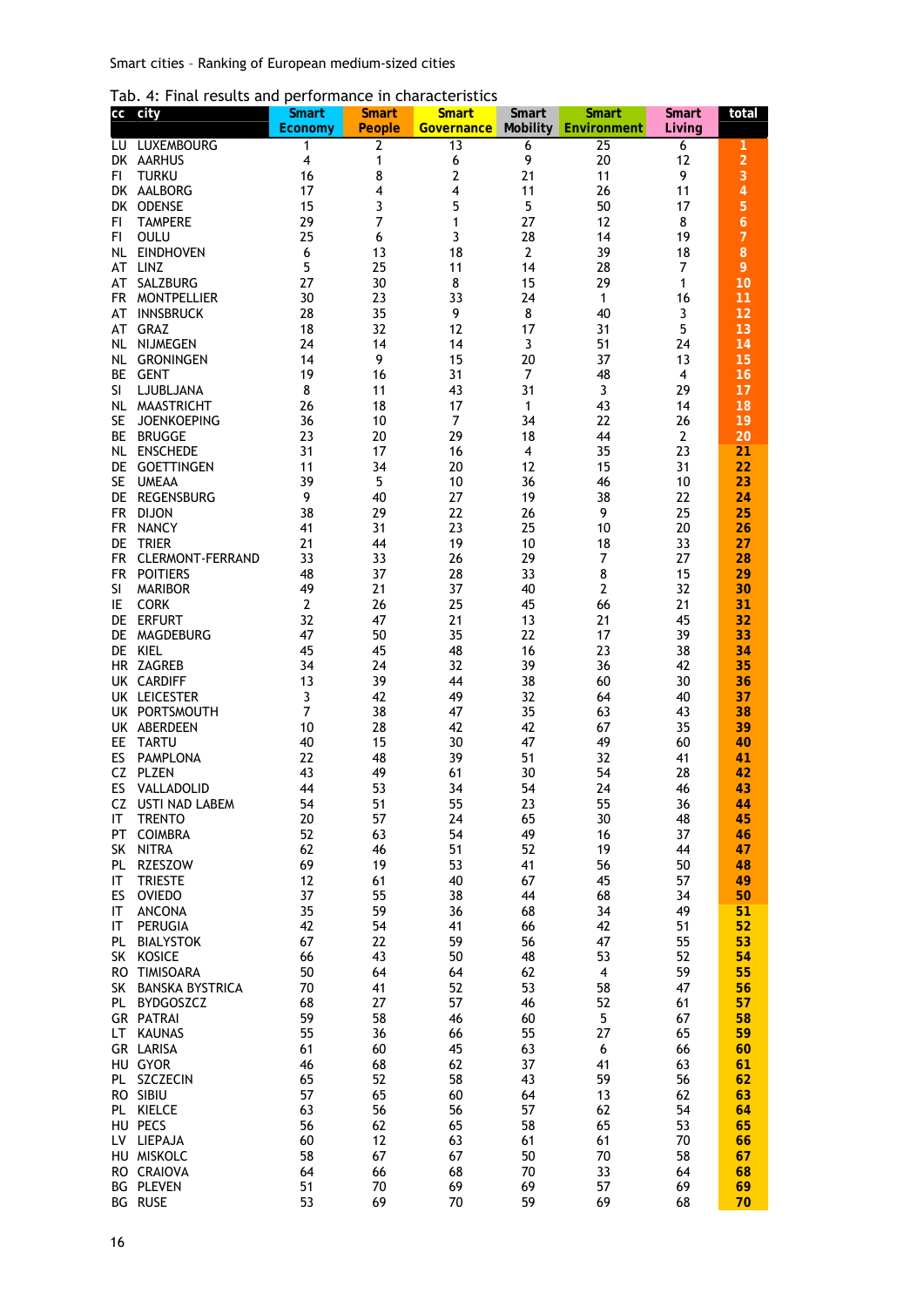# **4.2 City profiles**

The analysis in characteristics allows already a broad outline of strengths and weaknesses of the included cities. However, a more detailed analysis is necessary because the performance within the respective characteristics or even within factors can vary. The transparent structure of the ranking-approach enables a quick insight into characteristics and factors, providing detailed city profiles. The following graph shows a detailed profile of Luxembourg, ranked on first place in the final ranking.

Luxembourg has in every characteristic a rating above average. Especially in Smart Economy is Luxembourg far above the average of all 70 cities. Still, even in this characteristic we can see a different picture when zooming on the level of factors. Three factors, economic image, productivity and international embeddedness are extraordinary well rated while the other three are closer to the average but still above. An even more diverse rating is within Smart People. One can see that the very good rating on the level of characteristics is mainly caused by the very good performance in the factor social and ethnic plurality. On the other hand, the factors creativity and flexibility are even under average. We can even have a deeper look on the results by changing one level lower to the level of indicators.

The figure to the right illustrates the performance of Luxembourg in Smart People on the level of indicators. While some factors comprise quite homogeneous indicators as Cosmopolitanism or Participation in public life, others offer a diverse picture. Within the factor Level of qualification Luxembourg achieves a relatively weak rating as knowledge centre – an



#### Fig. 8: Luxembourg – Performance in Smart People



indicator describing the quality of research centres and universities on a European scale. On the other hand the citizens of Luxembourg have language skills (at least one foreign language) far above-average. The analysis on the level of indicators provides most detailed information on a city's comparative performance.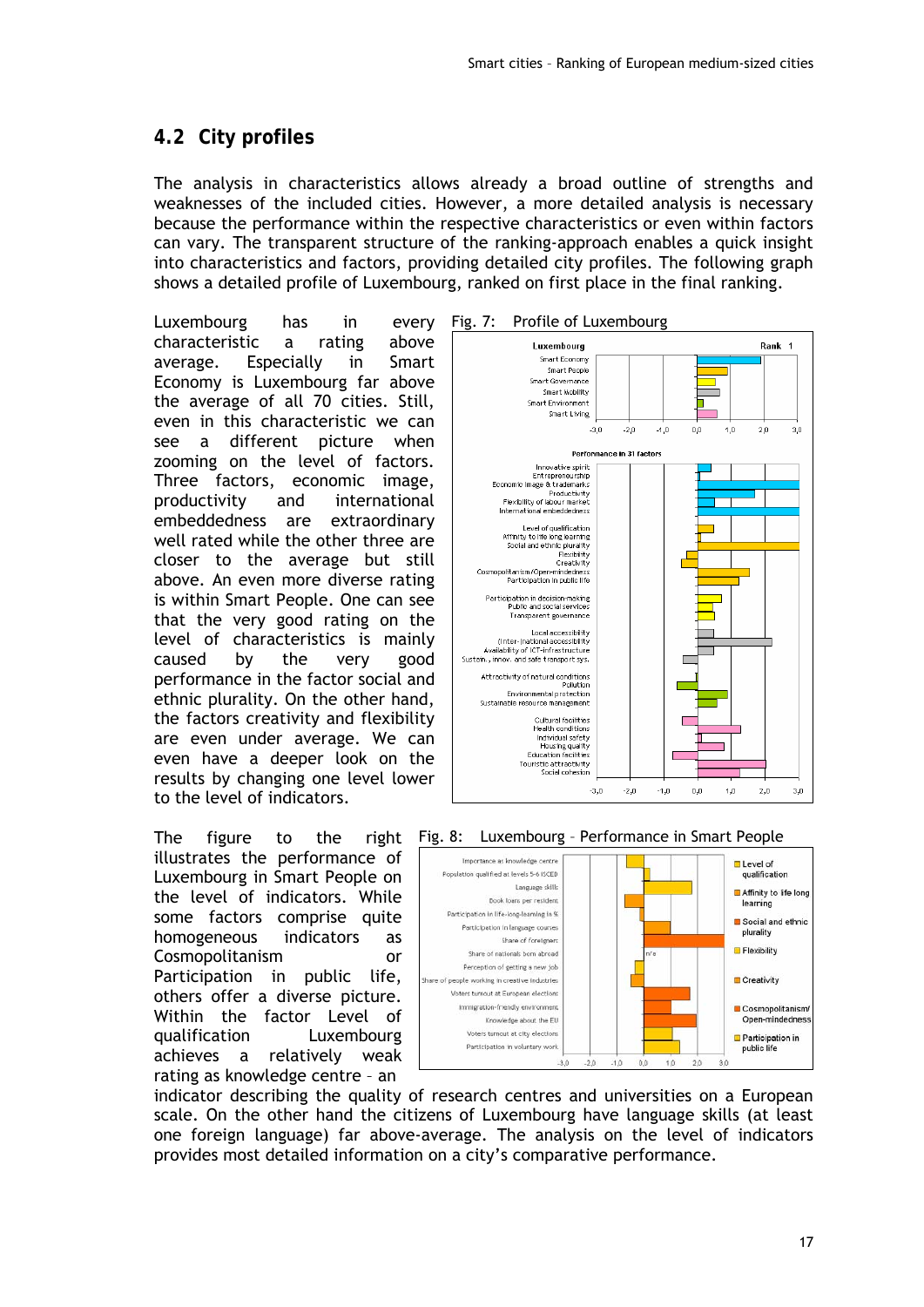### **4.3 Dissemination**

Besides this report, the most Fig. 9: Project-homepage important results are available on the project homepage, *www.smartcities.eu*. With the implemented online database it is possible to get an insight view on the 70 cities and their comparative strengths and weaknesses on the level of characteristics and factors.

Besides, all project partners gave interviews to several newspapers in the Netherlands, Luxemburg (German and French newspapers), Germany and, most of all, in Austria. In particular, some cities (resp. their marketing sections) got



**www.smart-cities.eu** 

into contact with us in order to get comprehensive information about their cities resp. on the factor and indicator scores.

### **4.4 Outlook**

This study was the first of its kind to focus on medium-sized cities, thereby considering a broad range of factors and indicators, inherent to the concept of 'smart cities'. As was stated before, rankings can only be meaningful when the datacollection and analysis has been carried out in a transparent way (and hence, its results should be reproducible by others). Moreover, this transparency allows considering the ranking of medium-sized cities from various viewpoints. Which one prevails, depends on the objective of the user of the information and his/her needs. With other words, the consideration of different characteristics, factors and indictors in an non-weighted way expresses that the authors are convinced that urban development is a complex process in different dimensions and its perception and evaluation, finally, depends on the actors themselves resp. their preferences and individual objectives.

However, we do not have a complete overview about the perception of our study through corresponding actors across Europe, but we have got the impression that this ranking approach detected a niche within existing rankings and some of the mediumsized cities are very much aware of its usefulness for their own positioning. In front of these first reactions from newspapers and concerned cities two conclusions can be done:

First, some of the medium-sized cities resp. their marketing and planning sections are already aware of this increasing pressure of competition and their need for positioning within the European urban system. Thus, strategic advice through such a ranking and through the benchmarking with other cities along characteristics and factors seems to be useful for them. In particular some recent remarks and questions even let expect that a more detailed policy advice is in their interest. Of course, this policy advice could be realized on the base of the indicator scores identifying fields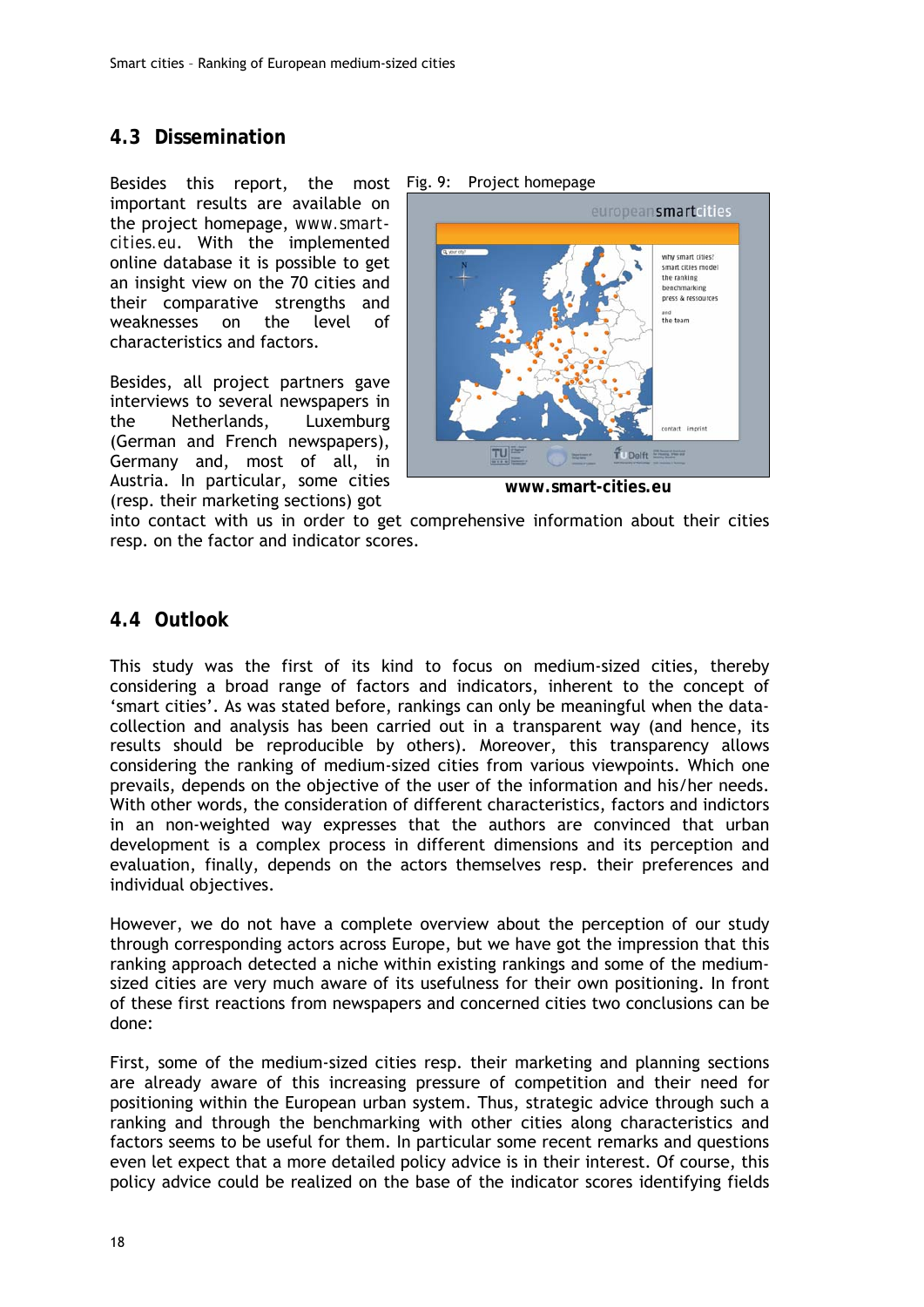of action according to strengths and weaknesses and advising the most effective governance approaches between competition and cooperation.

Second, this approach concerns a large number of cities and citizens in Europe. 120 mio. or 40 % of all urban citizens live in cities with a population between 100,000 and 500,000 inhabitants. These 600 cities figure as the engines of economic development in space. Because of their large number they are the most decisive actors in order to make Europe more competitive and at the same time to make spatial development more sustainable. Thus, this group should be object of further investigation in order to identify their recent strengths and weaknesses and their perspectives in positioning.



Fig. 10: Population in medium-sized cities in Europe

Source: Data derived from Nordregio et al (2004) Espon 1.1.1

Concluding, this research project presents a current overview of European mediumsized cities, but an analysis of time-series data was beyond its scope. Such an exercise, however, would be extremely useful, as smart city development is perhaps more concerned with making progress as concerns the smart indicators rather than a cities' positioning in a ranking – which inevitably is a snapshot in time. Nevertheless, the ranking features innovative aspects and results:

- Focus on medium-sized cities, a class of cities normally neglected in international comparative analyses
- Analysis of characteristics and factors decisive for a successful forwardlooking city development
- Use of a transparent and comprehensive catalogue of indicators, using data from official, public and freely available sources
- Elaboration of detailed city profiles on the basis of 74 indicators providing applicable statements on comparative strengths and weaknesses

Perhaps it would not be an exaggeration to say that truly smart cities use this cityranking as a tool to benchmark with other cities, and draw lessons from better performing cities, perhaps resulting in policy transfer. This should become evident in a follow-up to this project that will allow an assessment of the cities performance in each smart characteristic.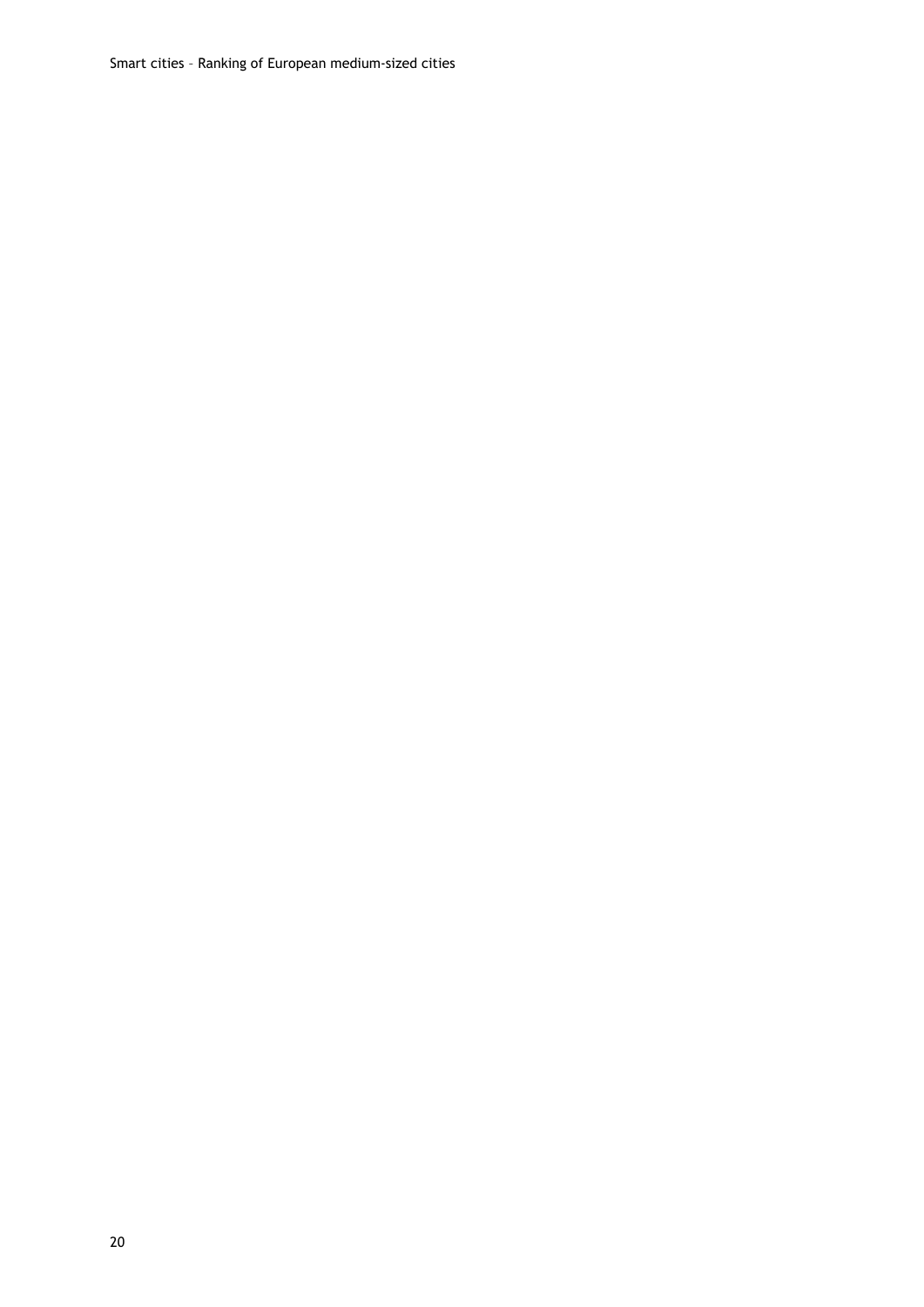# **5 Annex**

### *Literature*

- Begg I. (1999): *Cities and Competitiveness*, in Urban Studies, Vol. 36, Nos 5-6, S. 795- 810.
- Nordregio et al (2004) ESPON 1.1.1: *Potentials for polycentric development in Europe*, Project report. Stockholm/Luxembourg: Nordregio/ESPON Monitoring Committee.
- Parkinson, M., Hutchins, M., Simmie, J., Clark, G. and Verdonk, H. (Eds.) (2003): *Competitive European Cities: Where Do The Core Cities Stand?*.
- Schönert, M. (2003): *Städteranking und Imagebildung: Die 20 größten Städte in Nachrichten- und Wirtschaftsmagazinen*. In: BAW Monatsbericht 2/03, S.1-8
- Thornley A. (2000): Strategic Planning in the Face of Urban Competition. In: Salet, W. – Faludi, A. (eds) 2000: *The Revival of Strategic Spatial Planning. Proceedings of colloquim*. Royal Netherlands Academy of Arts and Sciences. Amsterdam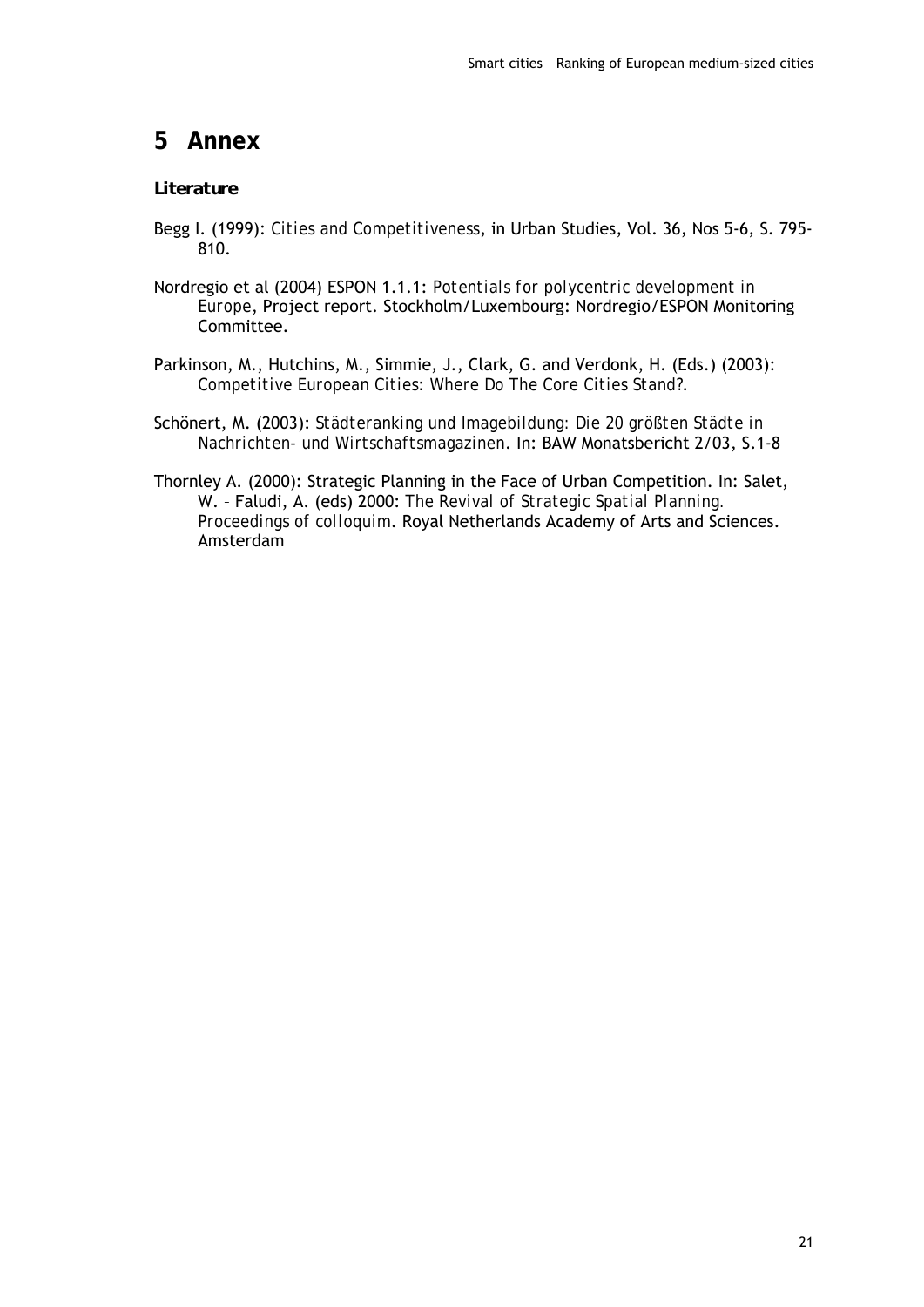|                     | factor                            | indicator                                                                       | year | level    |
|---------------------|-----------------------------------|---------------------------------------------------------------------------------|------|----------|
|                     | Innovative spirit                 | R&D expenditure in % of GDP                                                     | 2003 | regional |
|                     |                                   | Employment rate in knowledge-intensive sectors                                  | 2004 | regional |
|                     |                                   | Patent applications per inhabitant                                              | 2003 | regional |
|                     | Entrepreneurship                  | Self-employment rate                                                            | 2001 | local    |
|                     |                                   | New businesses registered                                                       | 2001 | local    |
| Smart Economy       | Economic image<br>& trademarks    | Importance as decision-making centre (HQ etc.)                                  | 2007 | regional |
|                     | Productivity                      | GDP per employed person                                                         | 2001 | local    |
|                     | <b>Flexibility of</b>             | <b>Unemployment rate</b>                                                        | 2005 | regional |
|                     | labour market                     | Proportion in part-time employment                                              | 2001 | local    |
|                     | International<br>embeddedness     | Companies with HQ in the city quoted on national<br>stock market                | 2001 | local    |
|                     |                                   | Air transport of passengers                                                     | 2003 | regional |
|                     |                                   | Air transport of freight                                                        | 2003 | regional |
|                     | Level of<br>qualification         | Importance as knowledge centre (top research centres,<br>top universities etc.) | 2007 | regional |
|                     |                                   | Population qualified at levels 5-6 ISCED                                        | 2001 | local    |
|                     |                                   | Foreign language skills                                                         | 2005 | national |
|                     | Affinity to life<br>long learning | <b>Book loans per resident</b>                                                  | 2001 | local    |
|                     |                                   | Participation in life-long-learning in %                                        | 2005 | regional |
|                     |                                   | Participation in language courses                                               | 2005 | national |
| <b>Smart People</b> | Social and ethnic                 | <b>Share of foreigners</b>                                                      | 2001 | local    |
|                     | plurality                         | Share of nationals born abroad                                                  | 2001 | local    |
|                     | <b>Flexibility</b>                | Perception of getting a new job                                                 | 2006 | national |
|                     | <b>Creativity</b>                 | Share of people working in creative industries                                  | 2002 | national |
|                     | Cosmopolitanism/                  | <b>Voters turnout at European elections</b>                                     | 2001 | local    |
|                     | <b>Open-mindedness</b>            | Immigration-friendly environment (attitude towards<br>immigration)              | 2006 | national |
|                     |                                   | Knowledge about the EU                                                          | 2006 | national |
|                     | Participation in                  | Voters turnout at city elections                                                | 2001 | local    |
|                     | public life                       | Participation in voluntary work                                                 | 2004 | national |
|                     | <b>Participation in</b>           | City representatives per resident                                               | 2001 | local    |
|                     | decision-making                   | Political activity of inhabitants                                               | 2004 | national |
|                     |                                   | Importance of politics for inhabitants                                          | 2006 | national |
|                     |                                   | Share of female city representatives                                            | 2001 | local    |
|                     | <b>Public and social</b>          | Expenditure of the municipal per resident in PPS                                | 2001 | local    |
| Smart Governance    | services                          | Share of children in day care                                                   | 2001 | local    |
|                     |                                   | Satisfaction with quality of schools                                            | 2005 | national |
|                     | <b>Transparent</b>                | Satisfaction with transparency of bureaucracy                                   | 2005 | national |
|                     | governance                        | Satisfaction with fight against corruption                                      | 2005 | national |

#### Tab. 5: List of indicators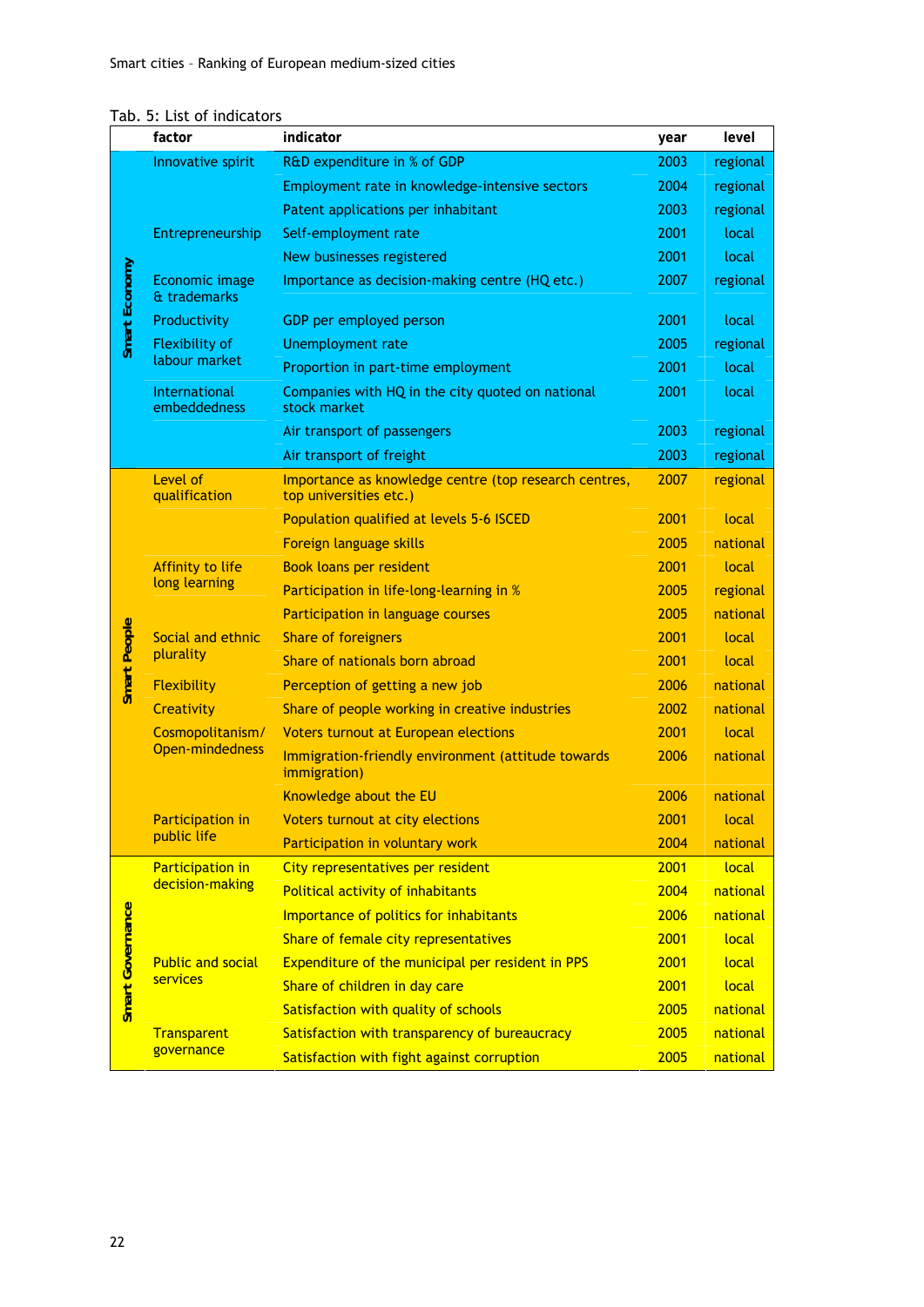|                   | factor                            | indicator                                               | year    | level    |
|-------------------|-----------------------------------|---------------------------------------------------------|---------|----------|
|                   | Local                             | Public transport network per inhabitant                 | 2001    | local    |
|                   | accessibility                     | Satisfaction with access to public transport            | 2004    | national |
|                   |                                   | Satisfaction with quality of public transport           | 2004    | national |
|                   | (Inter-)national<br>accessibility | International accessibility                             | 2001    | regional |
| Smart Mobility    | Availability of                   | Computers in households                                 | 2006    | national |
|                   | ICT-<br>infrastructure            | Broadband internet access in households                 | 2006    | national |
|                   | Sustainable,                      | Green mobility share (non-motorized individual traffic) | 2001    | local    |
|                   | innovative and<br>safe transport  | <b>Traffic safety</b>                                   | 2001    | local    |
|                   | systems                           | Use of economical cars                                  | 2006    | national |
|                   | Attractivity of                   | <b>Sunshine hours</b>                                   | 2001    | local    |
|                   | natural<br>conditions             | Green space share                                       | 2001    | local    |
|                   | Pollution                         | Summer smog (Ozon)                                      | 2001    | local    |
|                   |                                   | <b>Particulate matter</b>                               | 2001    | local    |
| Smart Environment |                                   | Fatal chronic lower respiratory diseases per inhabitant | 2004    | regional |
|                   | Environmental<br>protection       | Individual efforts on protecting nature                 | 2004    | national |
|                   |                                   | Opinion on nature protection                            | 2006    | national |
|                   | Sustainable                       | Efficient use of water (use per GDP)                    | 2001    | local    |
|                   | resource<br>management            | Efficient use of electricity (use per GDP)              | 2001    | local    |
|                   | <b>Cultural facilities</b>        | Cinema attendance per inhabitant                        | 2001    | local    |
|                   |                                   | Museums visits per inhabitant                           | 2001    | local    |
|                   | <b>Health conditions</b>          | Theatre attendance per inhabitant                       | 2001    | local    |
|                   |                                   | Life expectancy                                         | 2001    | local    |
|                   |                                   | Hospital beds per inhabitant                            | 2001    | local    |
|                   |                                   | Doctors per inhabitant                                  | 2001    | local    |
|                   |                                   | Satisfaction with quality of health system              | 2004    | national |
|                   | Individual safety                 | Crime rate                                              | 2001    | local    |
|                   |                                   | Death rate by assault                                   | 2001-03 | regional |
| Smart Living      |                                   | Satisfaction with personal safety                       | 2004    | national |
|                   | Housing quality                   | Share of housing fulfilling minimal standards           | 2001    | local    |
|                   |                                   | Average living area per inhabitant                      | 2001    | local    |
|                   |                                   | Satisfaction with personal housing situation            | 2004    | national |
|                   | Education                         | Students per inhabitant                                 | 2001    | local    |
|                   | facilities                        | Satisfaction with access to educational system          | 2004    | national |
|                   |                                   | Satisfaction with quality of educational system         | 2004    | national |
|                   | <b>Touristic</b>                  | Importance as tourist location (overnights, sights)     | 2007    | regional |
|                   | attractivity                      | Overnights per year per resident                        | 2001    | local    |
|                   | Social cohesion                   | Perception on personal risk of poverty                  | 2006    | national |
|                   |                                   | Poverty rate                                            | 2005    | national |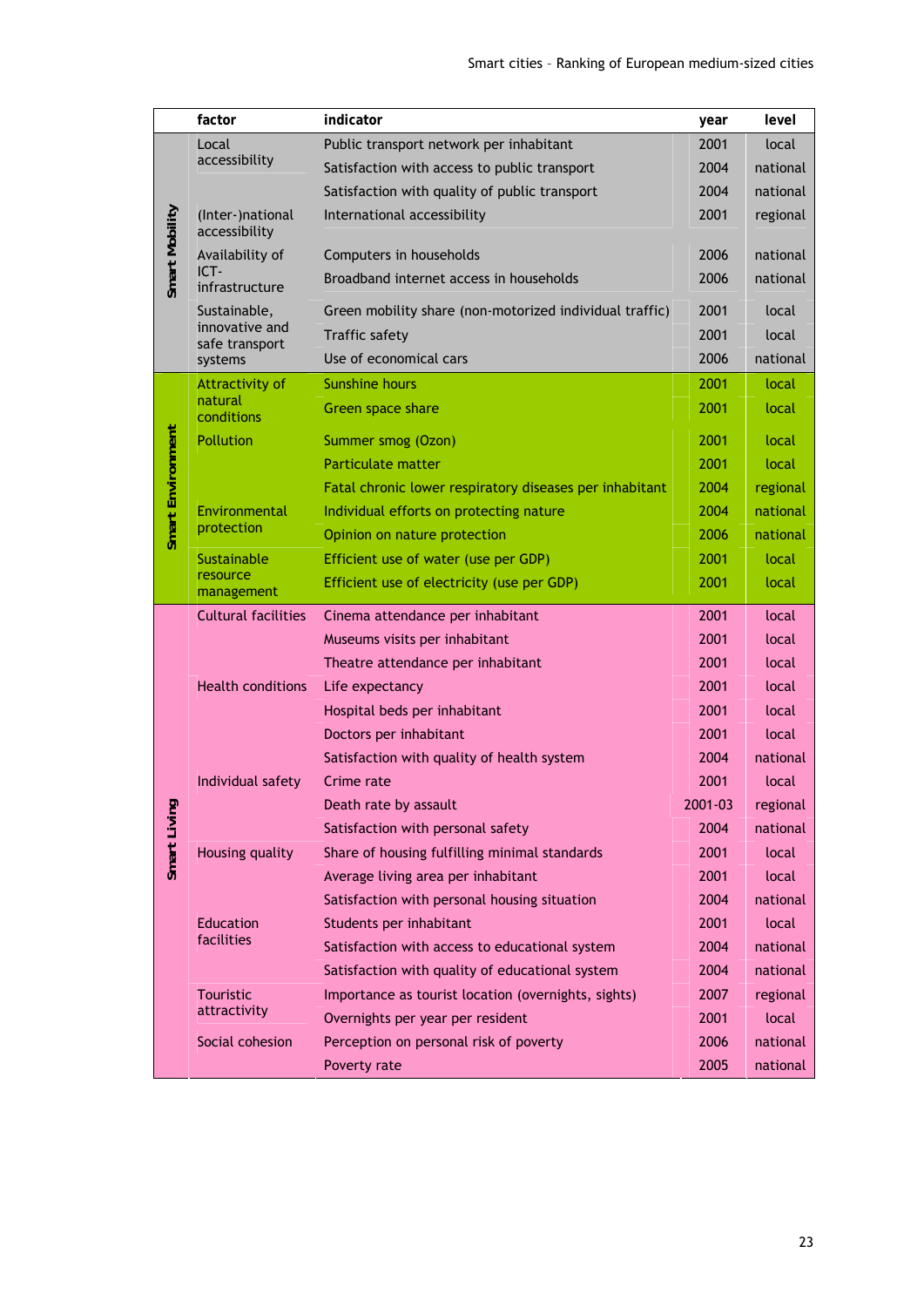Tab. 6: City sample

| Austria                                                                                          | Germany                                                                                                        | Poland                                                                                     |
|--------------------------------------------------------------------------------------------------|----------------------------------------------------------------------------------------------------------------|--------------------------------------------------------------------------------------------|
| <b>GRAZ</b><br><b>INNSBRUCK</b><br><b>LINZ</b><br><b>SALZBURG</b>                                | <b>ERFURT</b><br><b>GOETTINGEN</b><br><b>KIEL</b><br><b>MAGDEBURG</b><br><b>REGENSBURG</b>                     | <b>BIALYSTOK</b><br><b>BYDGOSZCZ</b><br><b>KIELCE</b><br><b>RZESZOW</b><br><b>SZCZECIN</b> |
| Belgium                                                                                          | <b>TRIER</b>                                                                                                   |                                                                                            |
| <b>BRUGGE</b><br><b>GENT</b>                                                                     | Greece                                                                                                         | Portugal<br><b>COIMBRA</b>                                                                 |
| Bulgaria                                                                                         | LARISA<br><b>PATRAI</b>                                                                                        | Romania                                                                                    |
| <b>PLEVEN</b><br><b>RUSE</b>                                                                     | Hungary<br><b>GYOR</b>                                                                                         | <b>CRAIOVA</b><br><b>SIBIU</b><br><b>TIMISOARA</b>                                         |
| Croatia<br><b>ZAGREB</b>                                                                         | <b>MISKOLC</b><br><b>PECS</b>                                                                                  | Slovakia                                                                                   |
| Czech Republic<br><b>PLZEN</b>                                                                   | <b>Ireland</b><br><b>CORK</b>                                                                                  | <b>BANSKA BYSTRICA</b><br><b>KOSICE</b><br><b>NITRA</b>                                    |
| <b>USTI NAD LABEM</b>                                                                            | <b>Italy</b>                                                                                                   | Slovenia                                                                                   |
| Denmark<br><b>AALBORG</b><br><b>AARHUS</b><br><b>ODENSE</b>                                      | <b>ANCONA</b><br><b>PERUGIA</b><br><b>TRENTO</b><br><b>TRIESTE</b>                                             | LJUBLJANA<br><b>MARIBOR</b><br>Spain                                                       |
| Estonia<br><b>TARTU</b>                                                                          | Latvia<br><b>KAUNAS</b>                                                                                        | <b>OVIEDO</b><br><b>PAMPLONA</b><br><b>VALLADOLID</b>                                      |
| Finland                                                                                          | Lithuania                                                                                                      | Sweden                                                                                     |
| <b>OULU</b><br><b>TAMPERE</b>                                                                    | <b>LIEPAJA</b><br>Luxembourg                                                                                   | <b>JOENKOEPING</b><br><b>UMEAA</b>                                                         |
| <b>TURKU</b>                                                                                     | <b>LUXEMBOURG</b>                                                                                              | <b>United Kingdom</b>                                                                      |
| France                                                                                           |                                                                                                                | <b>ABERDEEN</b>                                                                            |
| <b>CLERMONT-FERRAND</b><br><b>DIJON</b><br><b>MONTPELLIER</b><br><b>NANCY</b><br><b>POITIERS</b> | Netherlands<br><b>EINDHOVEN</b><br><b>ENSCHEDE</b><br><b>GRONINGEN</b><br><b>MAASTRICHT</b><br><b>NIJMEGEN</b> | <b>CARDIFF</b><br><b>LEICESTER</b><br><b>PORTSMOUTH</b>                                    |